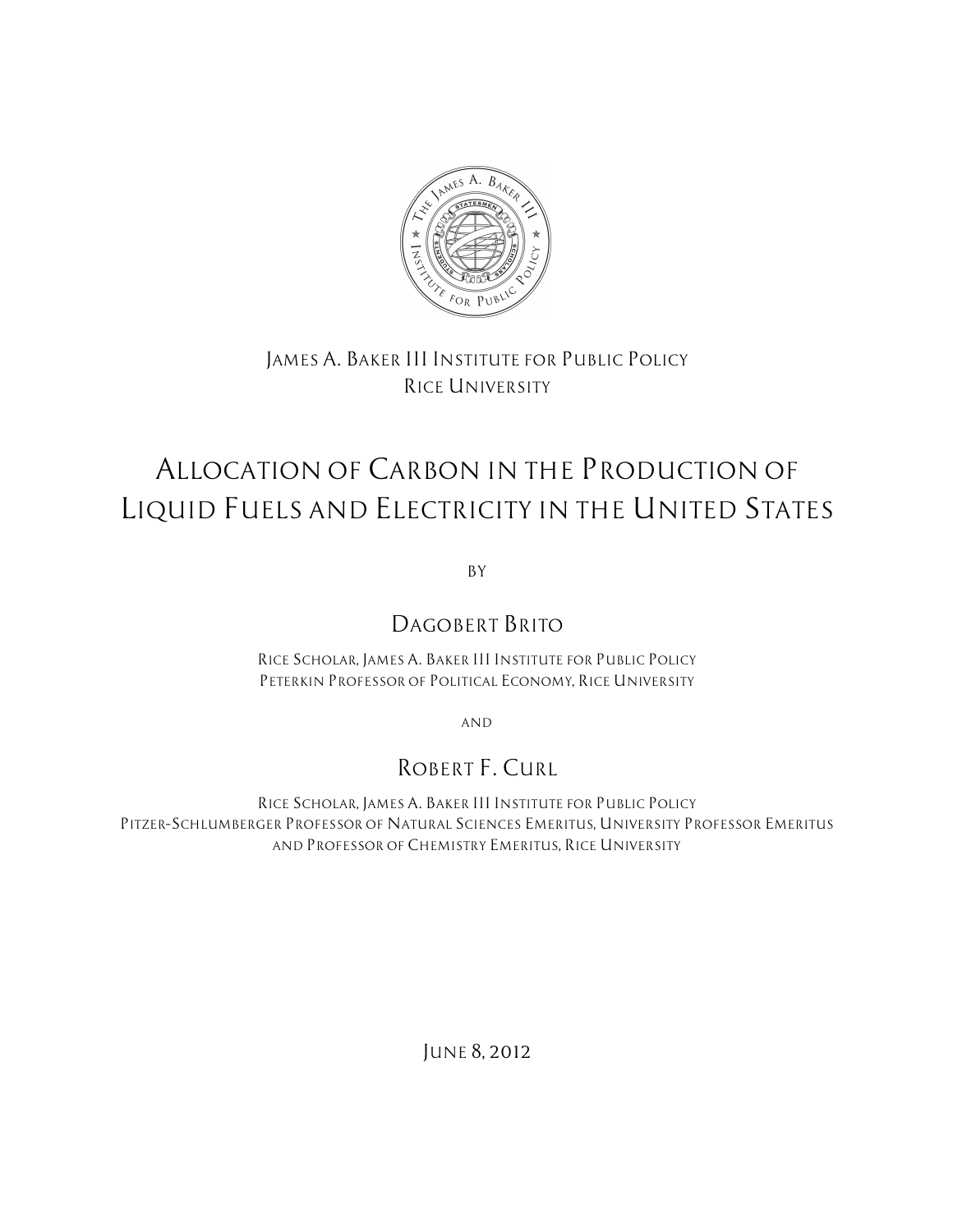*THESE PAPERS WERE WRITTEN BY A RESEARCHER (OR RESEARCHERS) WHO PARTICIPATED IN A BAKER INSTITUTE RESEARCH PROJECT. WHEREVER FEASIBLE, THESE PAPERS ARE REVIEWED BY OUTSIDE EXPERTS BEFORE THEY ARE RELEASED. HOWEVER, THE RESEARCH AND VIEWS EXPRESSED IN THESE PAPERS ARE THOSE OF THE INDIVIDUAL RESEARCHER(S), AND DO NOT NECESSARILY REPRESENT THE VIEWS OF THE JAMES A. BAKER III INSTITUTE FOR PUBLIC POLICY.*

*© 2012 BY THE JAMES A. BAKER III INSTITUTE FOR PUBLIC POLICY OF RICE UNIVERSITY*

*THIS MATERIAL MAY BE QUOTED OR REPRODUCED WITHOUT PRIOR PERMISSION, PROVIDED APPROPRIATE CREDIT IS GIVEN TO THE AUTHOR AND THE JAMES A. BAKER III INSTITUTE FOR PUBLIC POLICY.*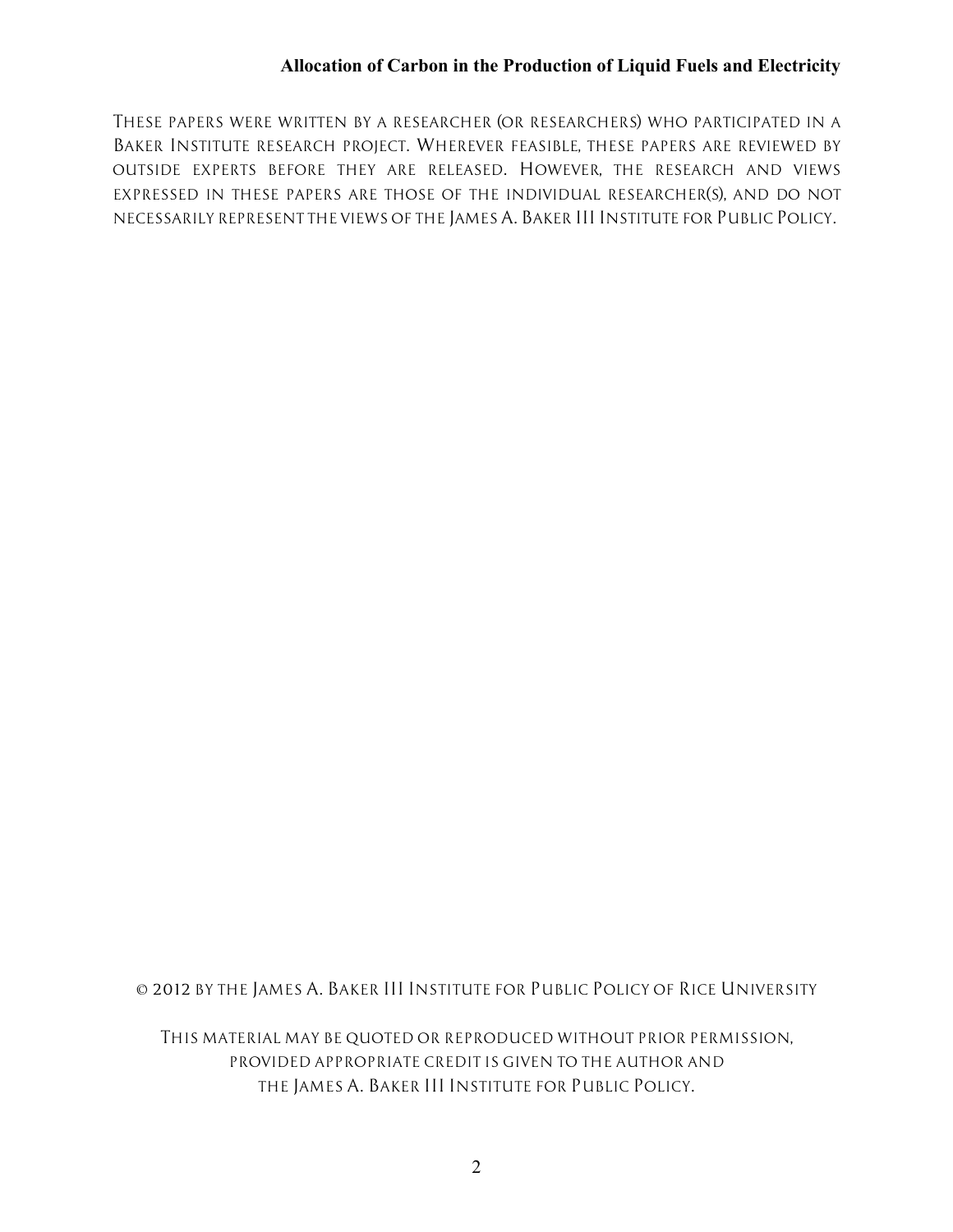# **Abstract**

The crude from Canadian oil sands provides enormous security and economic advantages to the United States, but the carbon dioxide emitted during its extraction and refinement is about double that of most conventional crudes. This paper proposes that the U.S. government formulate policies that foster the diversion of Canadian oil sands crude to U.S. Gulf refineries, offsetting the additional carbon dioxide they create by using gas instead of coal to generate electricity. The development of oil sands should reduce the U.S. trade deficit; it would also ease the economic pressure to accelerate the production of coal-to-liquid fuels, which would result in four times as much carbon dioxide per gallon of fuel as the Canadian oil sands.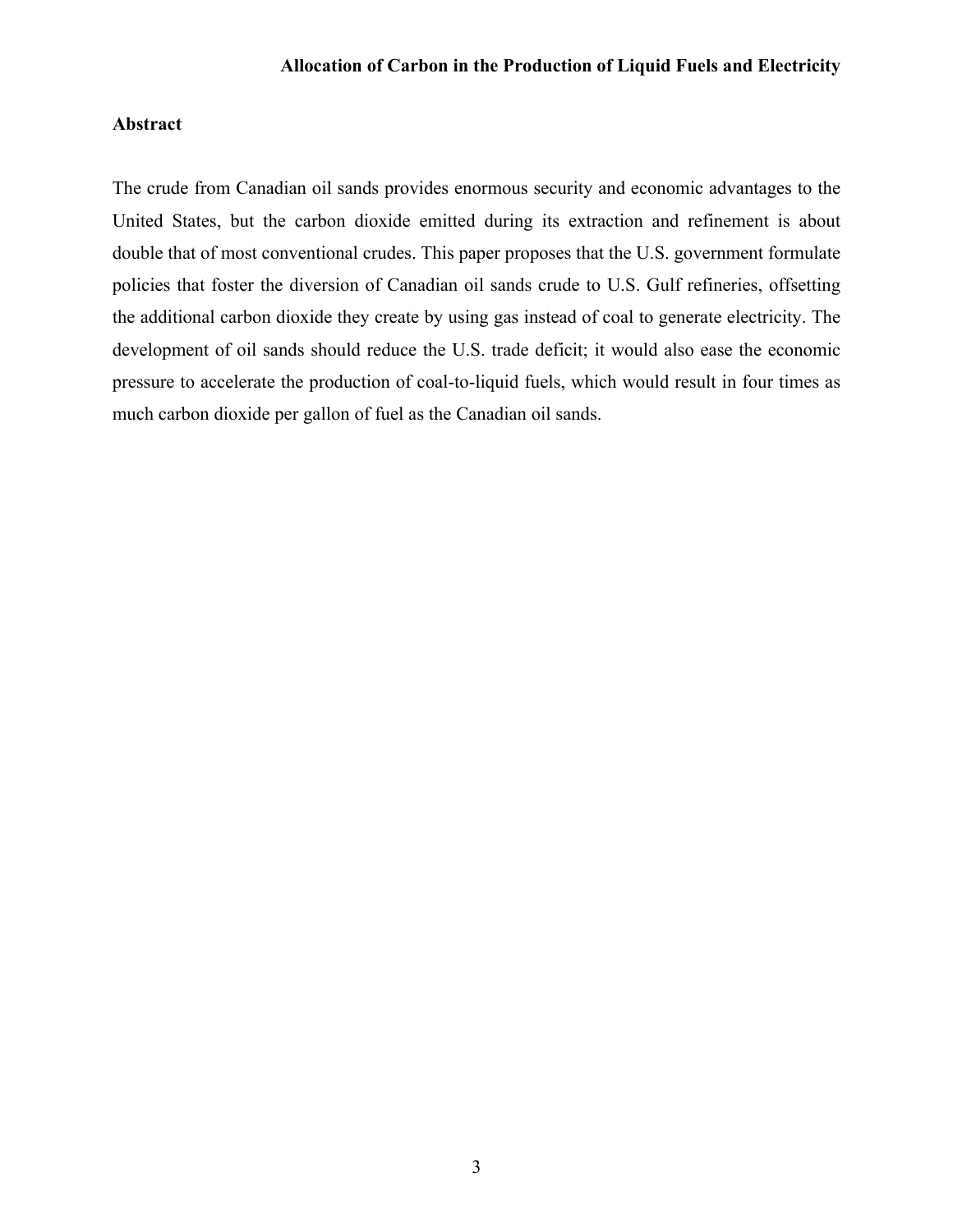#### **I. Introduction**

It is not our aim to rehash the science of global warming. We take it as a given that global temperatures are rising as the result of human activity—primarily carbon dioxide  $(CO<sub>2</sub>)$ emissions resulting from the combustion of fossil fuels. Humanity has thus embarked on a colossal unplanned experiment on the world climate. The actual consequences of this experiment are the subject of continued debate. Changes in local climates may lead to massive migrations of human populations. Such a global upheaval would be destabilizing in an already unstable world. The world economy requires energy and at our current level of technology, this requires the consumption of fossil fuel. Since fossil fuels are necessary, and carbon dioxide emissions must be controlled, the optimal allocation of carbon dioxide emissions is important.

The United States contains enormous reserves of coal and natural gas. These fuels, along with nuclear and renewable energy, supply almost 63 percent our energy needs. While much of our demand for liquid fuels can be met by domestic production, the United States imports about 9.4 million barrels of fuel a day net. A reliable supply of liquid fuels is vital to our economy and national security. We must place a high priority on finding an alternative to imports that might be interrupted and that represent a significant fraction of our balance of payments deficit.

Canadian oil sands and the recent discovery of how to exploit the massive deposits of natural gas locked in shale in the United States make it possible for the United States to reduce its dependence on fuels from outside North America without increasing carbon dioxide emissions. We propose that the U.S. government develop policies that redirect our carbon usage, and thus our carbon dioxide emissions, away from the electricity generation sector toward transportation fuels by facilitating the development of Canadian oil sands, and offset the resulting additional carbon emissions by shifting the conversion of electrical generation from coal to gas. Many of the policies that may be necessary to reduce carbon dioxide emissions in the United States may result in some economic cost. However, reallocating carbon dioxide emissions from electrical generation to transportation is welfare improving. Further, Canada is the largest trading partner of the United States and experts estimate that more than 50 percent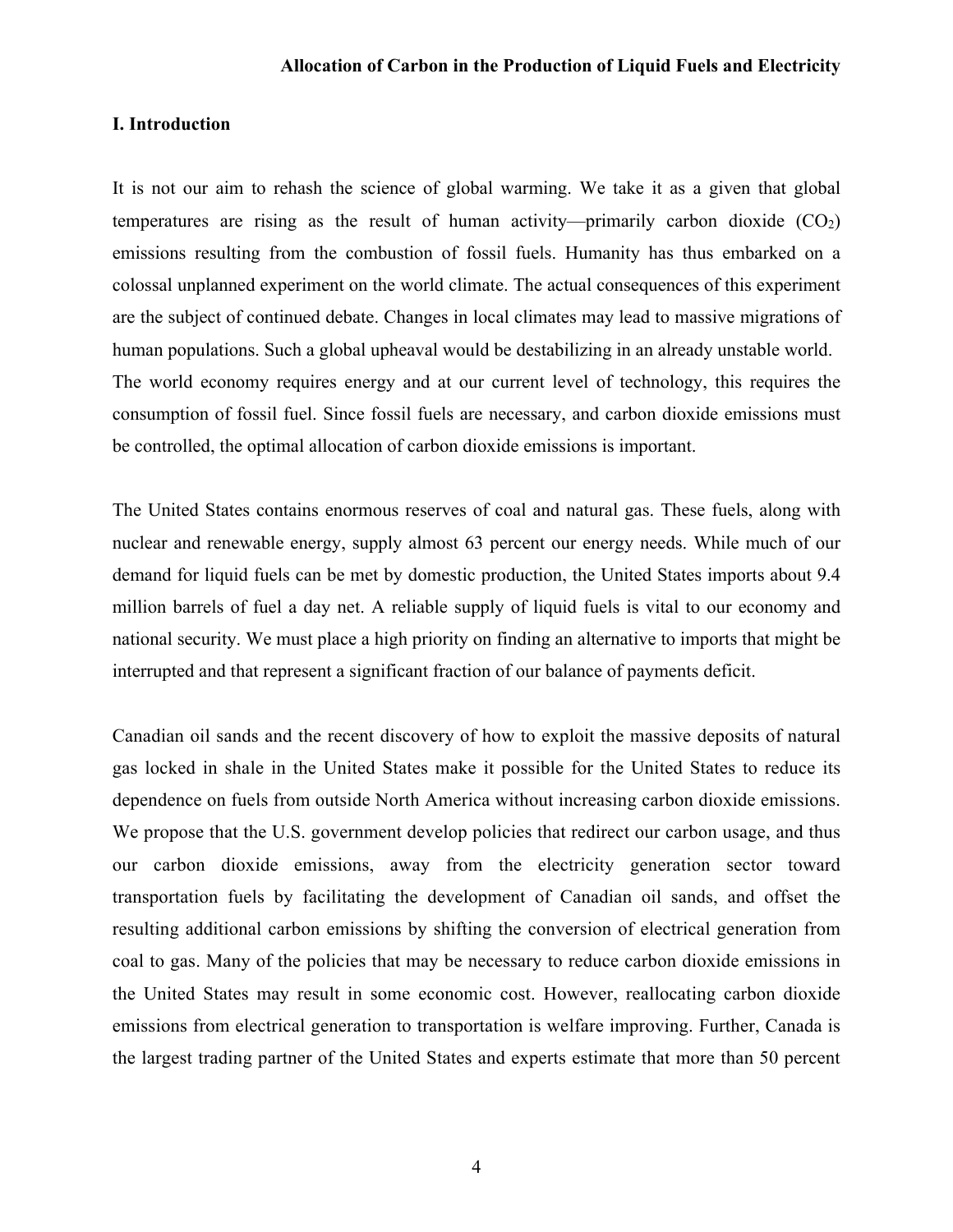of Canadian income from the sale of oil would be spent in the United States with a substantial impact on our balance of payments. $<sup>1</sup>$ </sup>

#### **II. Carbon Dioxide Emissions**

We review briefly world carbon dioxide emissions using a few figures to make the emission facts clear. The total emissions of the world's major carbon dioxide emitters as of 2009 are shown in Figure 1, below.<sup>2</sup> This figure shows that China has passed the United States in total carbon dioxide emissions.

**Figure 1**. Total  $CO<sub>2</sub>$  emissions and major emitters



<sup>&</sup>lt;sup>1</sup> Statistics from Ian F. Fergusson, "United States-Canada Trade and Economic Relationship: Prospects and Challenges," Congressional Research Service, 2008; and expert opinion from conversations with J. David Richardson, Maxwell School of Syracuse University.

<sup>&</sup>lt;sup>2</sup> U.S. Energy Information Administration, "Total Carbon Dioxide Emissions from the Consumption of Energy," http://tonto.eia.doe.gov/cfapps/ipdbproject/IEDIndex3.cfm?tid=90&pid=44&aid=8.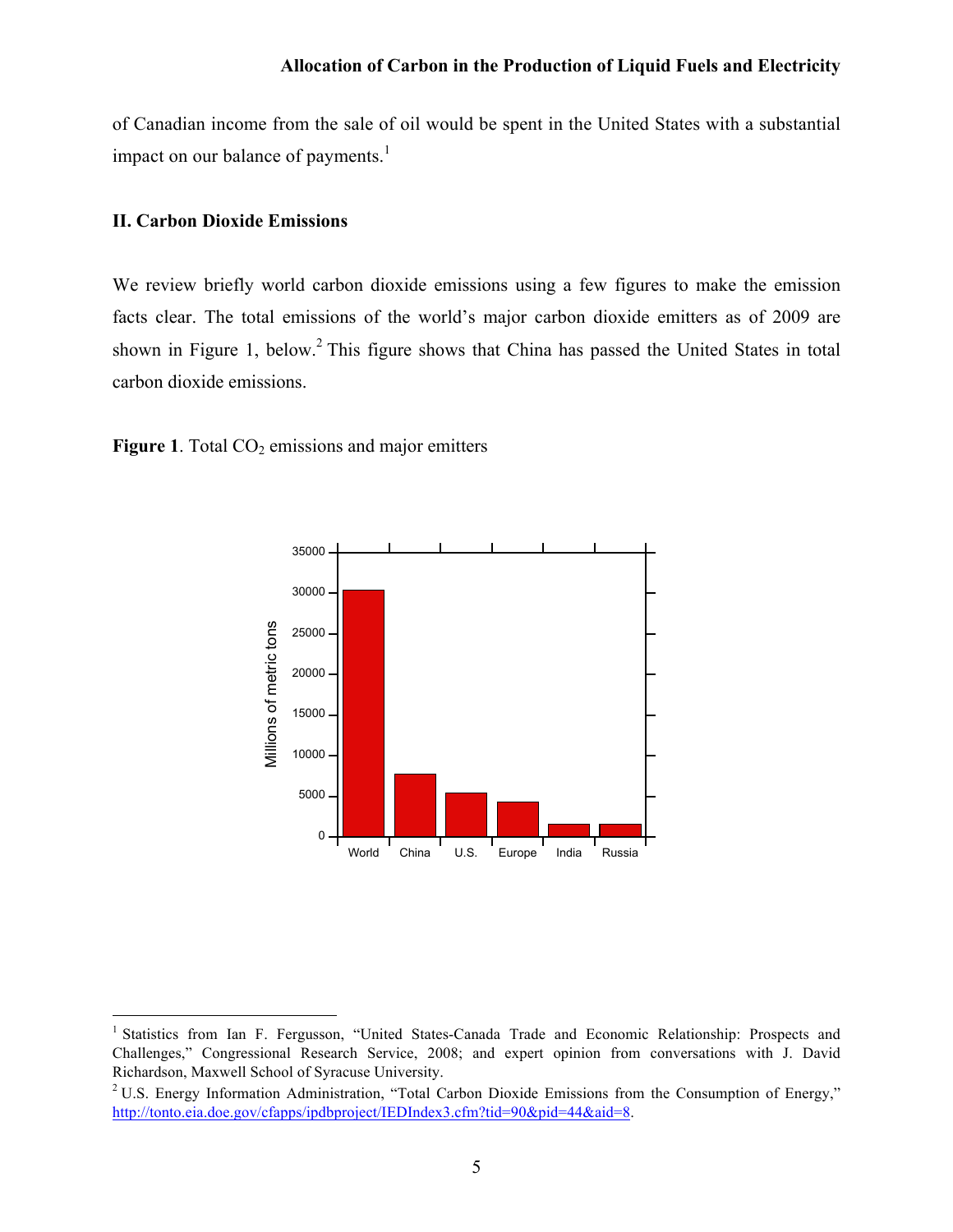A different way to look at the situation is in terms of per capita emissions.



Figure 2. Per-person CO<sub>2</sub> emissions by the same countries

The United States is the largest emitter of carbon dioxide among large countries on a per capita basis. The worry is that China, with its much larger population, will catch up. A cause for alarm is how rapidly this is taking place, as seen in Figure 3.

Figure 3. Total CO<sub>2</sub> emissions between 1991 and 2009 for the United States and China

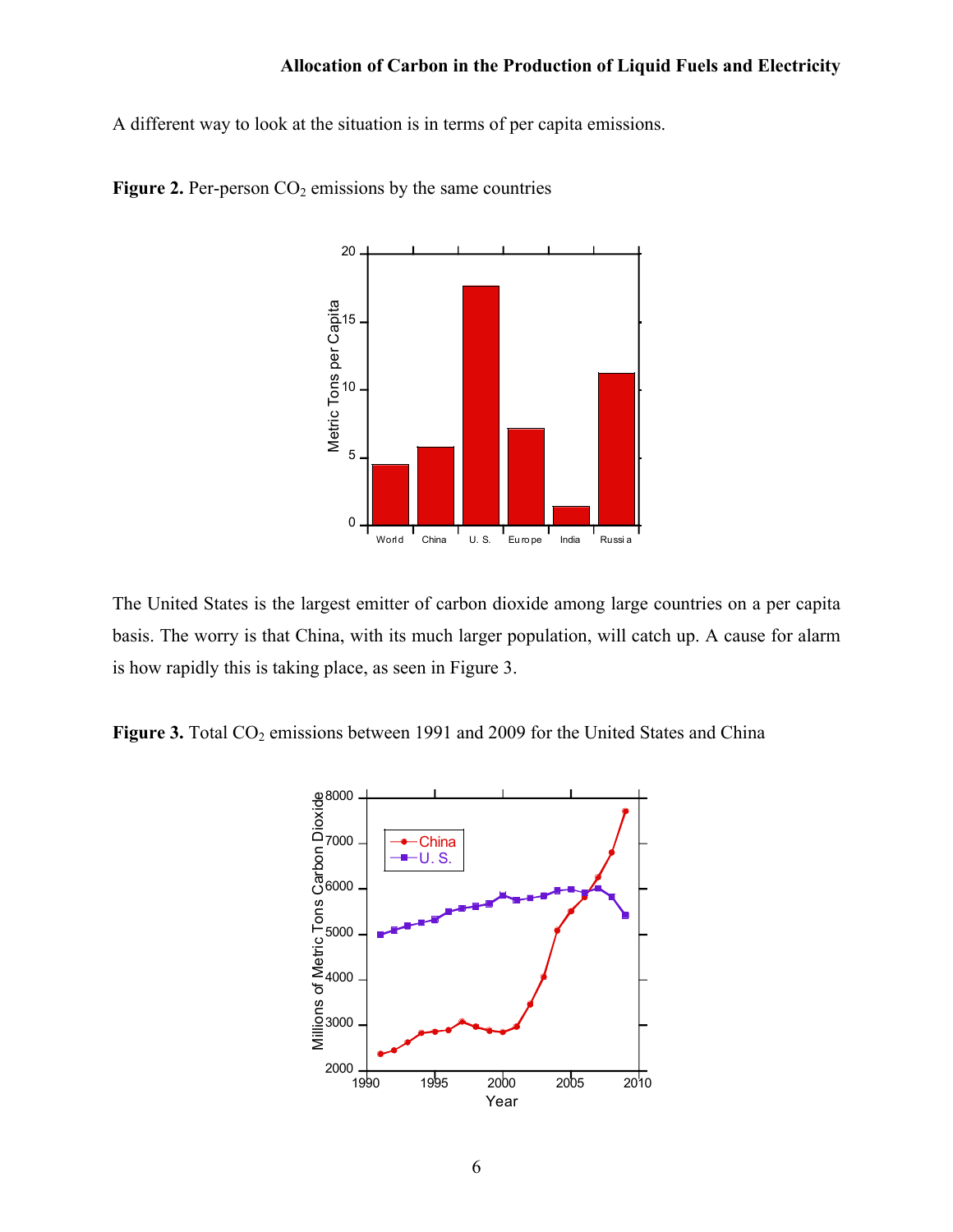In spite of rapidly overtaking the United States in total emissions, the per capita emissions from China are still far smaller. The obvious danger is that China will continue its rapid growth in carbon dioxide emissions. Figure 4 shows total emissions if China's per capita emissions rose to the United States' 2009 level.

**Figure 4.** Total emissions if China's per capita emissions equaled those of the United States



Parity of Chinese per capita emissions with U.S. emissions would increase the rate at which carbon dioxide is entering the atmosphere worldwide by about 50 percent.

China has few tools at its disposal for maintaining the growth of its economy without continued rapid growth of its carbon dioxide emissions. The principal energy resource of China is coal, which is by far the biggest emitter of  $CO<sub>2</sub>$  per unit of energy obtained. It will be hard, perhaps almost impossible, for the Chinese government to slow, much less stop, the growth of Chinese carbon dioxide emissions.

The Chinese government is powerful. However, asking the Chinese population to make sacrifices in order to avoid climate change while Chinese per capita emissions remain far below those of the United States would be difficult. We believe it is necessary for the United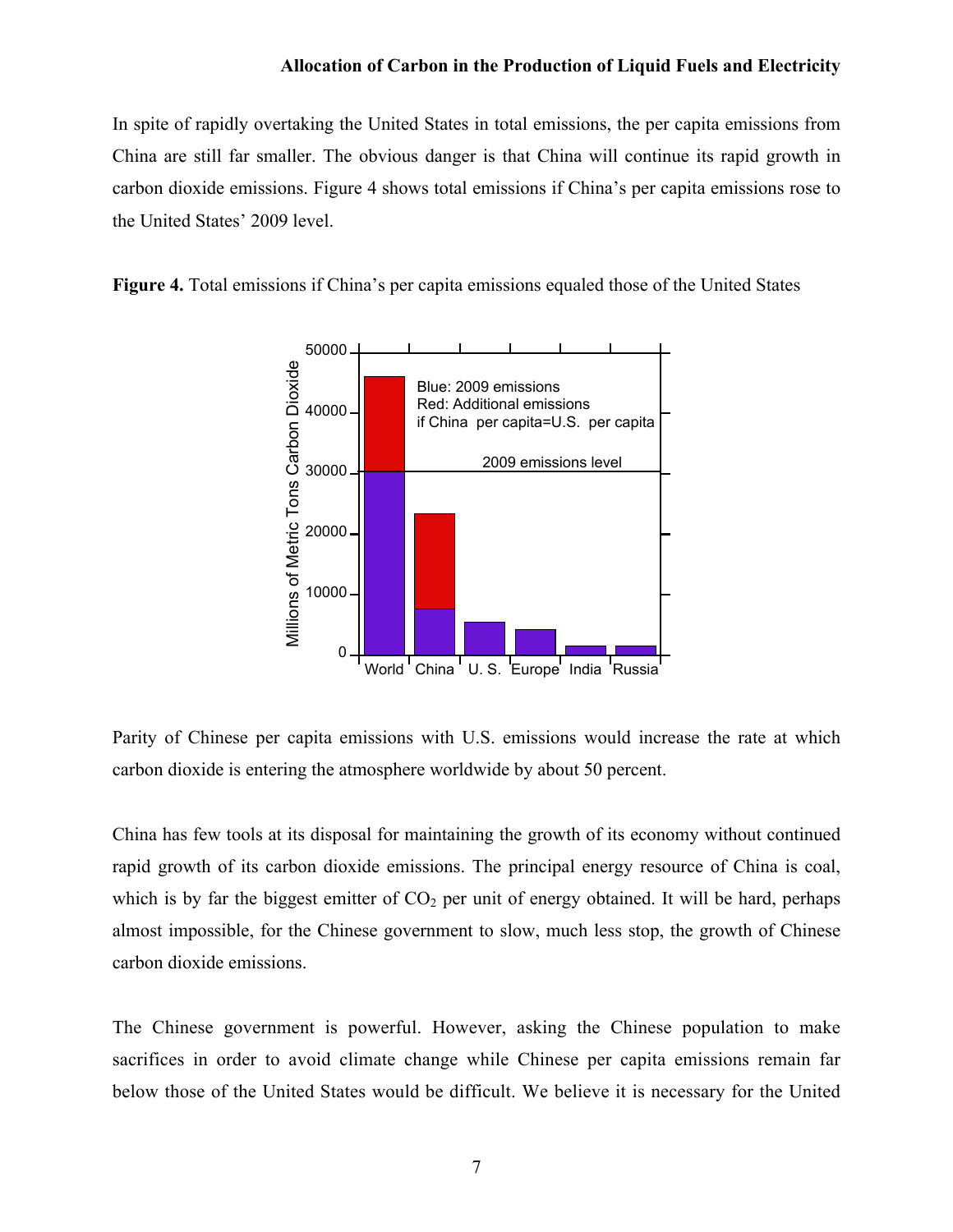States to control its own carbon dioxide emissions if there is going to be any possibility of control worldwide.

#### **III. Substitutes for Conventional Petroleum**

There are only three ways to address the shortage of liquid fuels: first, expand domestic production of oil; second, improve the energy efficiency of the vehicle fleet; and third, develop alternative sources of liquid fuels. All three approaches must be pursued. We propose, as many have done before, that the United States facilitate the development of alternative sources of liquid fuels, specifically the development of oil sands, in a manner that mitigates carbon dioxide emissions. At the present time, there are three potential alternative sources of liquid fuels that are economically viable: oil sands, the conversion of coal into synthetic liquid fuels, and the conversion of natural gas into synthetic liquid fuels. (We will not consider oil shale, as it is not economically viable at current prices.) Some of these alternative sources are more carbon dioxide-intensive than conventional fuels. This has created opposition to their development, as illustrated by 2007 legislation prohibiting the U.S. Department of Defense from purchasing fuels with high carbon intensity;<sup>3</sup> the California Low Carbon Fuel Standards Regulation;<sup>4</sup> and recent protests against the Keystone XL pipeline, which—among other environmental concerns transports oil that results in higher greenhouse gas emissions than conventional oil.<sup>5</sup>

We argue in this paper that recent concern about the additional carbon dioxide that might result from approval of the Keystone project is misplaced. While it is true that Canadian oil sands fuel production creates more carbon dioxide than some other crude oils, this additional carbon dioxide is small compared with the carbon dioxide emissions that result from our current use of coal to produce electrical power. We will show that shifting some electricity generation from

<sup>4</sup> See California Governor Executive Order S-01-07, issued January 18, 2007. 5 *New York Times*, "Tar Sands and the Carbon Numbers," Editorial, August 21, 2011.

<sup>&</sup>lt;sup>3</sup> See the Energy Independence and Security Act of 2007, Section 526:

<sup>&</sup>quot;No Federal agency shall enter into a contract for procurement of an alternative or synthetic fuel, including a fuel produced from nonconventional petroleum sources, for any mobility-related use, other than for research or testing, unless the contract specifies that the lifecycle greenhouse gas emissions associated with the production and combustion of the fuel supplied under the contract must, on an ongoing basis, be less than or equal to such emissions from the equivalent conventional fuel produced from conventional petroleum sources."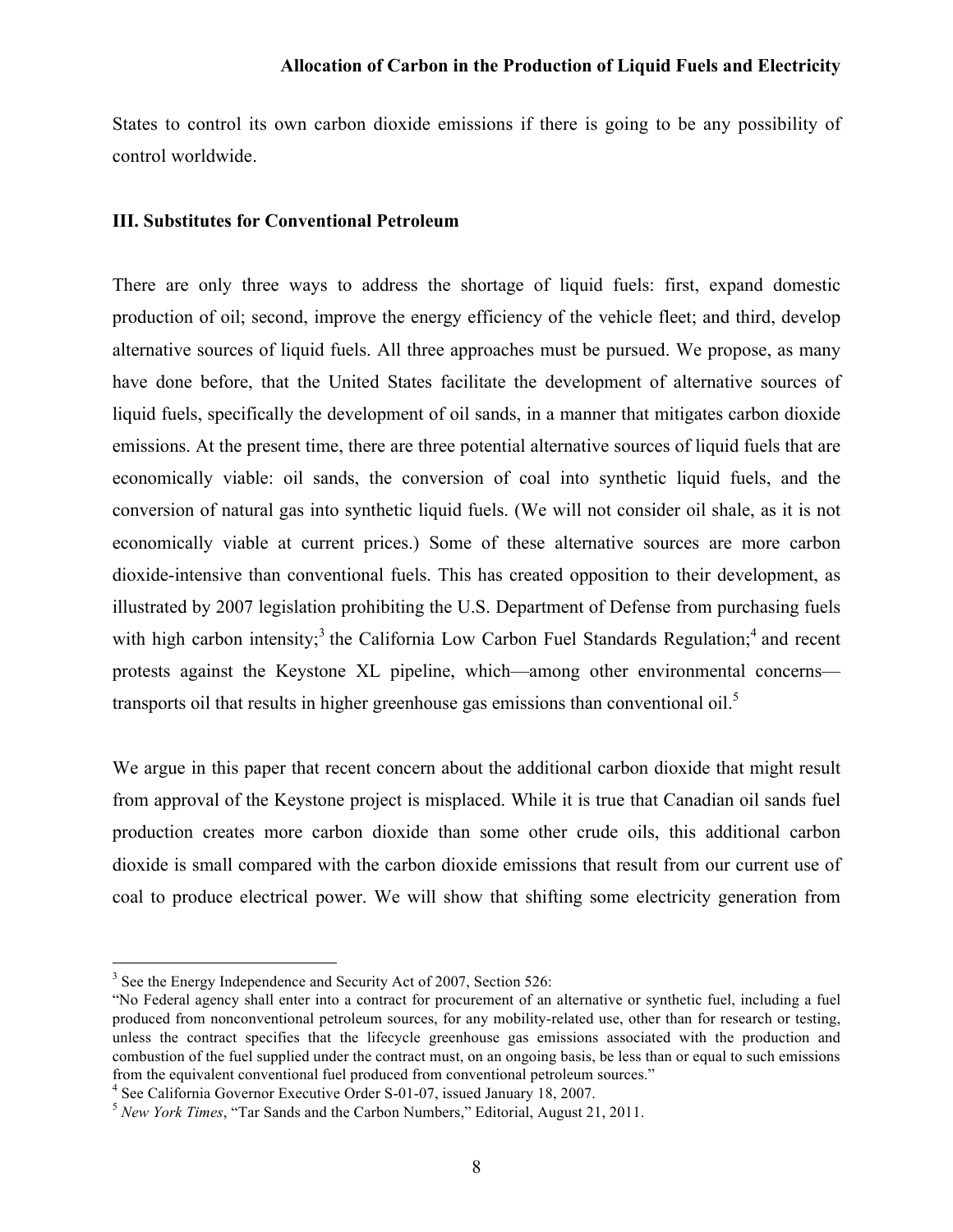coal to natural gas could easily compensate for all additional carbon dioxide emissions from Canadian oil sands.

However, such a shift requires the reallocation of resources within the economy that we believe may not be accomplished solely by market forces. Government emissions regulations already encourage displacement of coal with gas, but further action will be required to offset carbon dioxide from alternative fuel sources.

If no regulatory mechanism is developed to mitigate carbon dioxide from alternative fuel sources, a coal-to-liquids fuel industry could rapidly expand, resulting in greatly increased emissions. Figure 5 below helps provide perspective on these issues.

**Figure 5.** Comparison of relevant carbon dioxide emissions. Combustion refers to the carbon dioxide emitted when the fuel is used.<sup>6</sup>



### **Carbon Dioxide Emissions to Tank**

 <sup>6</sup> Gerdes, Kristin J. and Timothy J. Skone. 2009. *Consideration of Crude Oil Source in Evaluating Transportation Fuel GHG Emissions*. National Energy Technology Laboratory. DOE/NETL- 2009/1360, March 20. For information on gas-to-liquids and coal-to-liquids quantities see the Appendix at the end of this paper.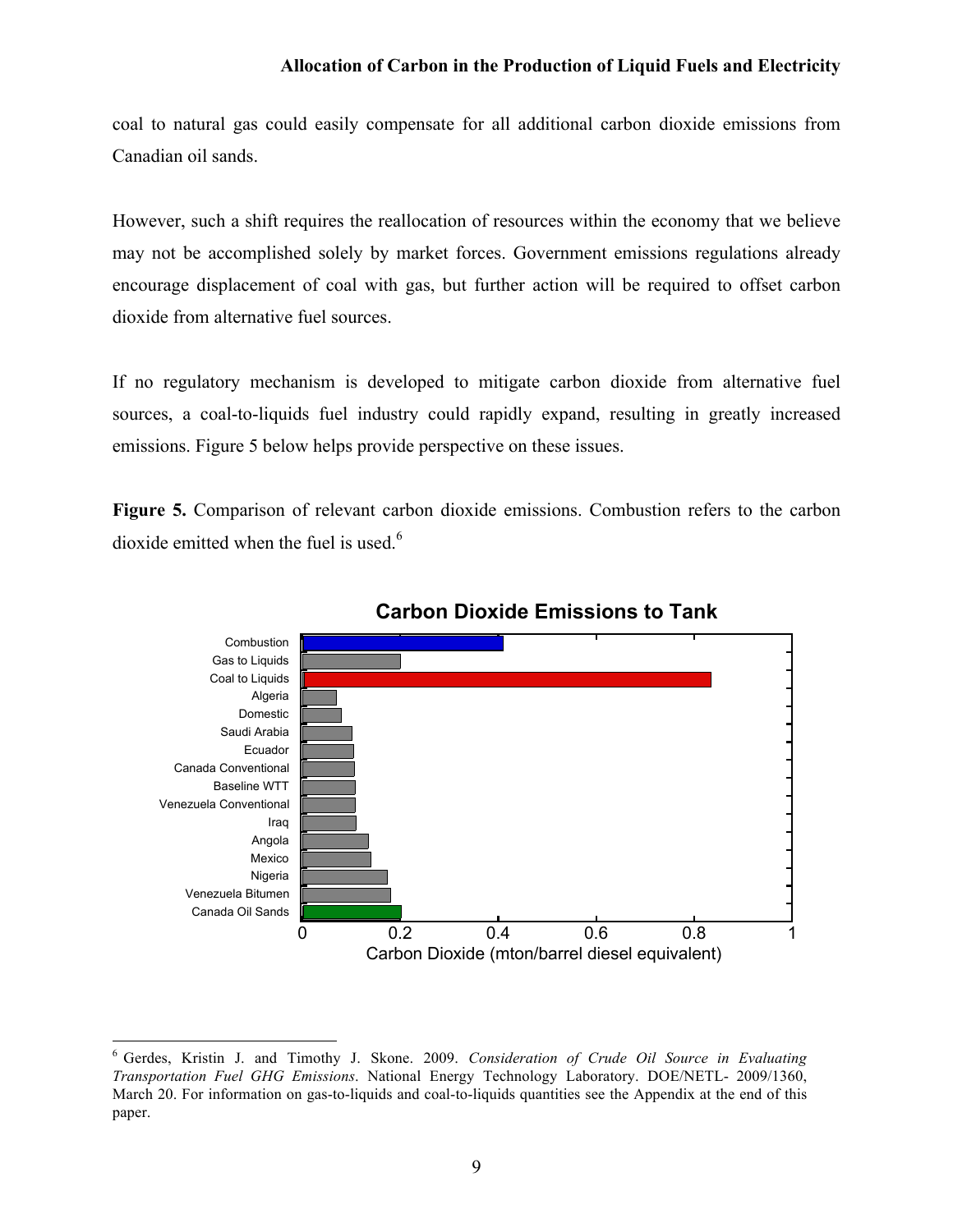The development of a coal-to-liquids fuel industry is not merely speculative. Our calculations show that it is economically feasible and should be quite profitable if there are no constraints on carbon dioxide emissions. In fact, Energy Information Administration (EIA) projections show coal-to-liquids fuel coming online starting in 2020.<sup>7</sup> We fear the demonstration of an economically profitable coal-to-liquids technology would lead to its rapid expansion unless some mechanism is developed to regulate greenhouse gases from the production of oil. Additional crude from the Canadian oil sands could help stave off this undesirable development by reducing the price of crude oil. If our suggestion for mitigating the emissions from Canadian oil sands is followed, it could create a precedent for regulation of carbon dioxide from alternative sources of liquid fuels and deter the development of a coal-to-liquids industry.

However, the Chinese have already started production of liquid fuels on a large scale. In its first year of operation, the coal-to-liquids fuels plant of Shenhua Energy Company produced approximately 3.7 million barrels of liquid fuel. The company is proposing to capture the carbon dioxide emissions using an algae scheme<sup>8</sup> by 2020. Production from this plant will eventually scale up to about 8 million barrels per year.  $9,10$ 

There are three ways of allocating carbon dioxide in a carbon dioxide-constrained economy: first, a carbon tax that would require emitters of carbon dioxide to internalize the externality from carbon dioxide; second, a market in carbon dioxide emission permits serving the same function; third, direct control of carbon dioxide emissions by regulation. The carbon tax results in transfer payments from the consumer to the government. Regulation shuts down inefficient producers without compensation. The distributional effects of cap-and-trade are complicated and depend on how it is structured. They differ in details as to the information required to implement

 <sup>7</sup> If there are no constraints on the production of greenhouse gas Energy Information Administration projects, the production of coal-based synthetic liquids rises to 1.3 million barrels per day in 2035. U.S. Energy Information Administration, *Annual Energy Outlook 2011*, page 87 and Table A11, page 137.<br><sup>8</sup> Global CCS Institute, "China coal-to-liquid plant will use algae-based CO<sub>2</sub> capture," October 20, 2011,

http://www.globalccsinstitute.com/institute/news/china-coal-liquid-plant-will-use-algae-based-co2-capture *(Accessed May 20, 2012)*

<sup>9</sup> *Reuter*s, "China Shenhua coal-to-liquids project profitable—exec," September 7, 2011, http://www.reuters.com/article/2011/09/08/shenhua-oil-coal-idUSL3E7K732020110908.

<sup>&</sup>lt;sup>10</sup> This year, China hosted a World CTL Conference, April 17-20, 2012.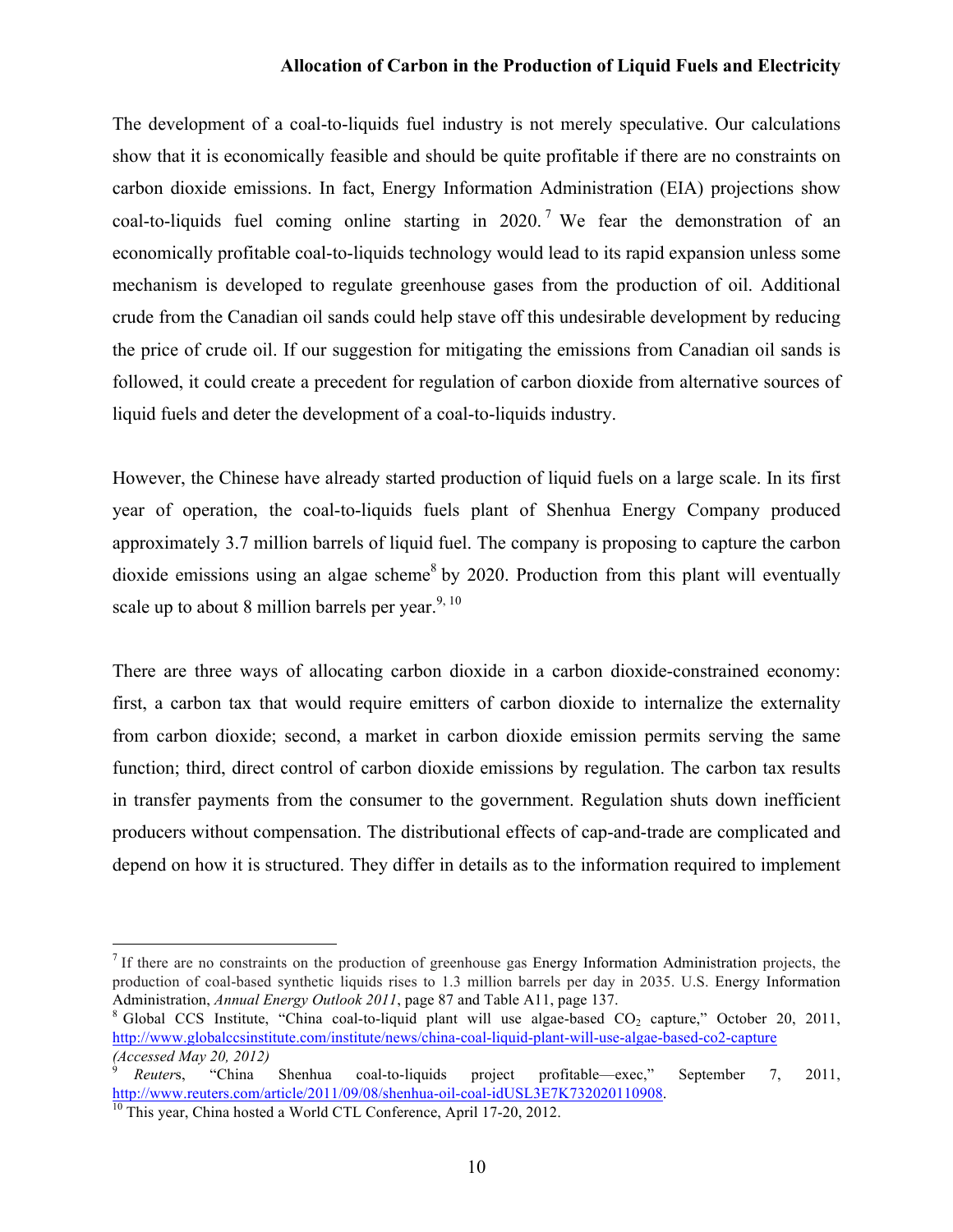the policies and the cost associated with errors in information about the slopes of the demand and supply curves.

If either of the first two methods were in place, the issue of nonconventional sources of liquid fuels would be relatively easy to address. The question would be simply whether the production of these fuels was economically viable if producers were forced to internalize the cost of the carbon dioxide emissions. Unfortunately, the current political climate has made cap-and-trade, originally a conservative idea with bipartisan support, politically unviable at this time.

At present, gas prices are low compared with a few years ago because of the development of unconventional gas. In March 2012, the price of gas dropped to below \$2.50 per thousand cubic feet (tcf). An estimate by the Massachusetts Institute of Technology (MIT) for gas resources in the United States is 2,100 trillion cubic feet (Tcf). The low case estimate (with a 90 percent probability of being met or exceeded) is 1,500 Tcf, and the high case estimate is 2,850 Tcf (with a 90 percent probability of not being exceeded).<sup>11</sup> As a point of reference, gas consumption in 2010 was 24.13 Tcf.<sup>12</sup> The price of gas is relatively volatile and hard to predict. The MIT study projects the price of gas based on various technological and policy scenarios. These projections have the price of gas in the \$5 to \$10 range in the 2020 to 2040 time period.<sup>13</sup> The EIA projections are \$4.47 to \$7.23 in the 2015 to 2035 time period.<sup>14</sup>

How should the new gas be used? One possibility is to use it directly as the fuel for internal combustion engines. It is much cheaper per-unit energy than gasoline or diesel fuel. This is already beginning to happen with bus and taxi fleets. However, because the energy density perunit volume is much smaller for methane than for gasoline or diesel fuel, gas vehicles for long distance travel seem to be faced with the chicken-and-egg problem of no demand for vehicles without a wide distribution of gas service stations and no wide distribution of gas service stations without many vehicles to supply. Thus, it appears to us, there are two main choices. The new gas

 <sup>11</sup> Ernest J. Moniz, *The Future of Natural Gas: An Interdisciplinary MIT Study*, June 2011, page 30.

<sup>12</sup> U.S. Energy Information Administration*, Annual Energy Outlook 2012 Early Release*, Table A13, page 27.

<sup>13</sup> Moniz, *The Future of Natural Gas*, page 60.

<sup>14</sup> U.S. Energy Information Administration*, Annual Energy Outlook 2012 Early Release*, Table A13, page 27.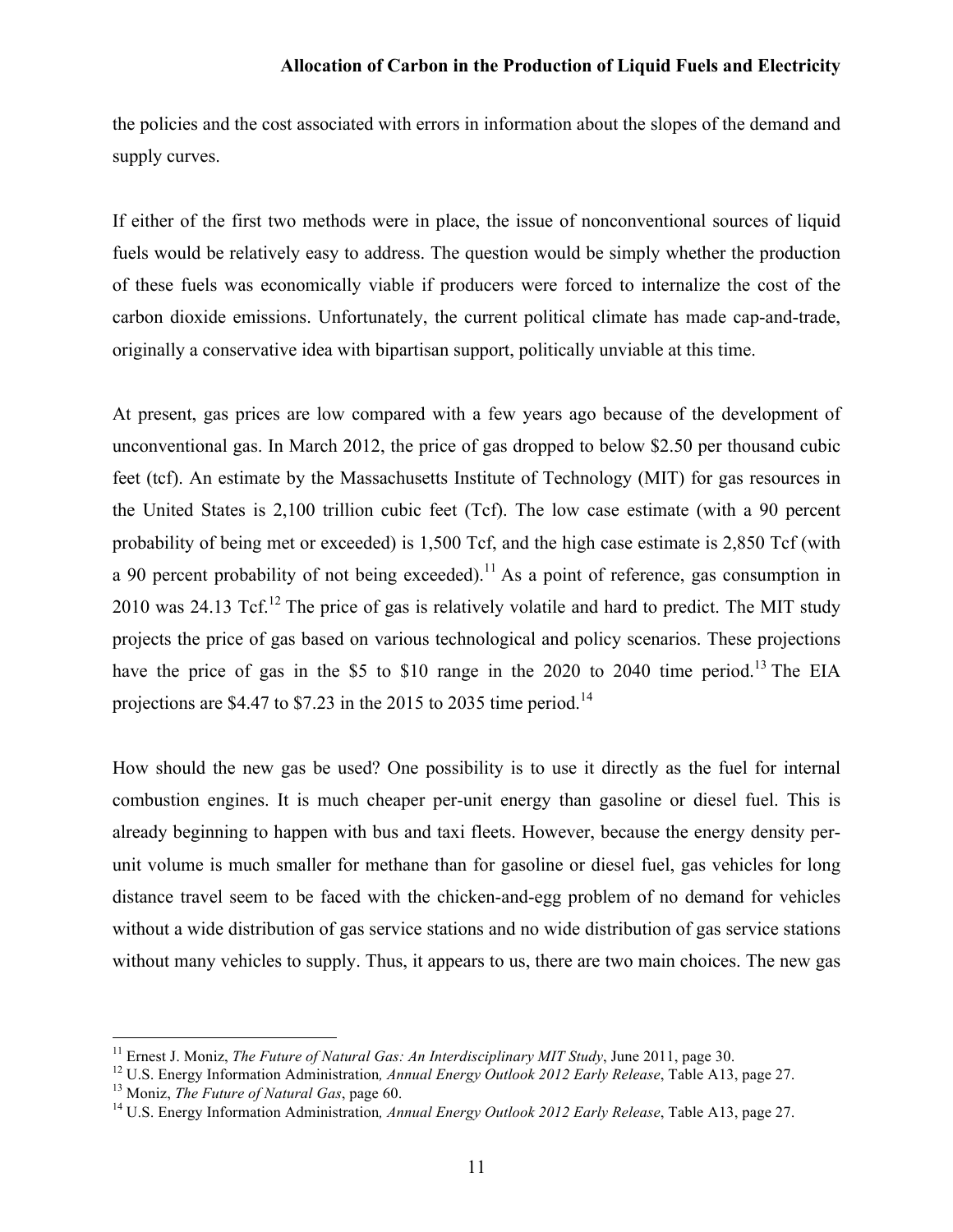can either be used to move electricity production from coal to gas, or it can be used to manufacture synthetic liquid fuels, most likely by the Fischer-Tropsch process.

There is new interest in the conversion of stranded natural gas to liquid fuels. Shell has made an investment of more than \$20 billion in the Pearl natural gas Fischer-Tropsch liquid fuels project in Qatar with the encouragement of the Qatar government.<sup>15</sup> Chevron has made a smaller, but still substantial, investment in a similar project in Nigeria, which is not yet operational and might be abandoned. Could similar projects be initiated in the United States? We believe this is unlikely because domestic natural gas is not stranded, and competing uses will make its cost too high to use as feedstock for gas-to-liquids fuel conversion.

An analysis of the economics, and carbon dioxide emissions, of the synthesis of liquid fuels by the Fischer-Tropsch process is given in an appendix to this paper. The major conclusions of this analysis are:

- The capital costs of constructing a Fischer-Tropsch plant are quite high.
- Whether such a plant is economically feasible depends upon the price of conventional fuels and the price of the input fuel to the plant.
- Synthetic fuels produced from coal, which can have prices as low as \$12 per short ton at the mine, are competitive with conventional petroleum at petroleum prices as low as \$56 per barrel. At a natural gas price of \$5 per thousand cubic feet (tcf), Fischer-Tropsch liquid fuel from natural gas is competitive at a petroleum price of \$79 per barrel.
- The production of liquid fuel from coal produces 0.82 to 0.92 metric tons (mton) of  $CO<sub>2</sub>$ emissions per barrel, while production of liquid fuel from natural gas produces 0.2 mton of  $CO<sub>2</sub>$  per barrel, on a par with Canadian oils sands crude.

Natural gas has a history of wide swings in price. It has not been long since natural gas was \$12 per million BTUs (MMBTU). Petroleum also has a history of wide swings in price. When the high capital cost of construction of a Fischer-Tropsch plant is considered, it is unlikely that gas

 <sup>15</sup> Julia Werdigier, "Royal Dutch Shell Profit Nearly Doubles," *New York Times*, July 28, 2011, http://www.nytimes.com/2011/07/29/business/global/royal-dutch-shell-profit-nearly-doubles.html?scp=1&sq=Pearl "natural gas" Shell&st=cse.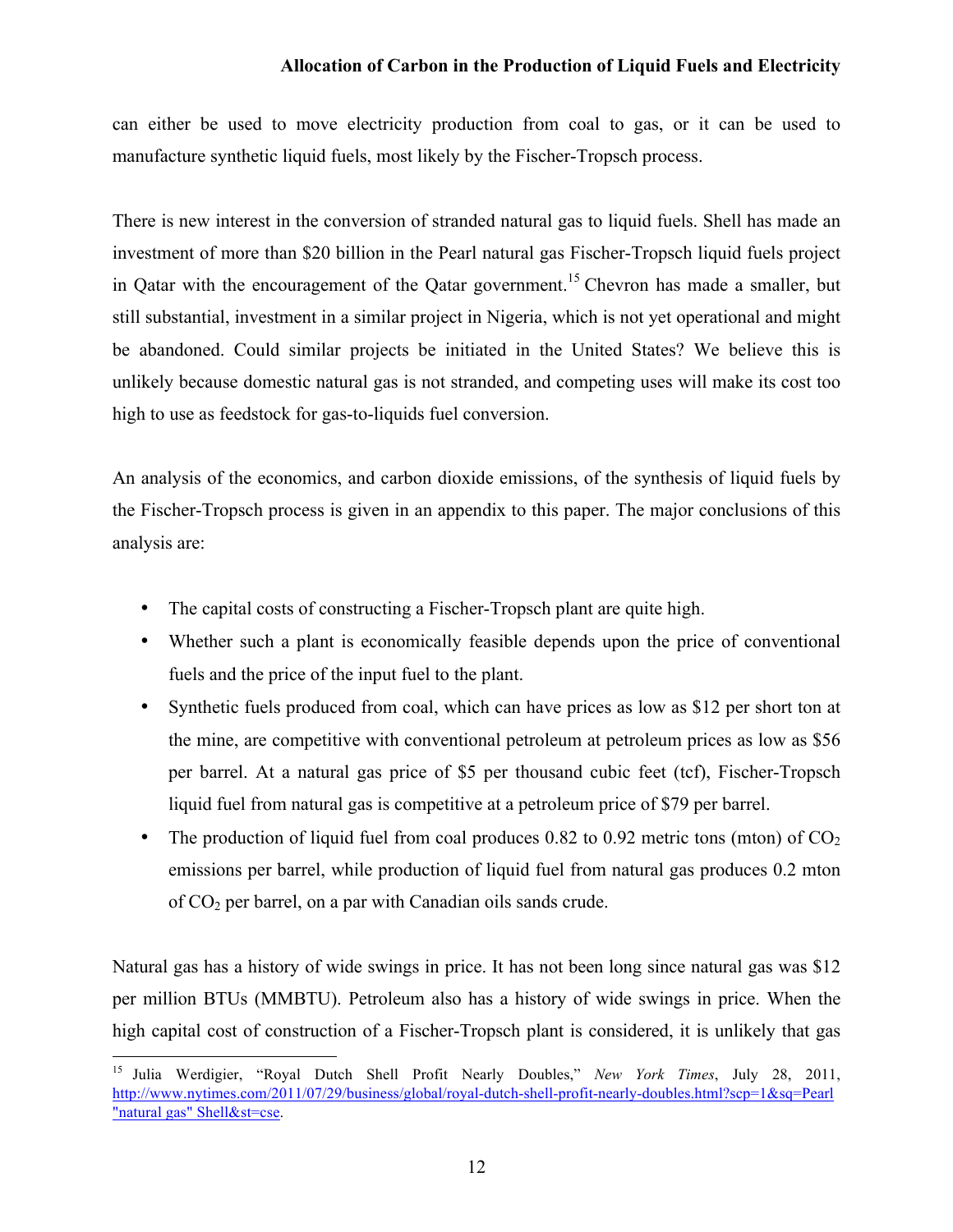Fischer-Tropsch production will occur, simply because of the fear that price swings might make production uneconomical, resulting in loss of the capital used in building the plant. Further, given the low carbon intensity of this process, there is not a strong need for a policy to regulate it.

If there is no constraint on the production of carbon dioxide, coal Fischer-Tropsch is profitable for oil prices above \$65 a barrel. If oil prices stabilize above \$100 a barrel, the development of coal Fischer-Tropsch is a very real possibility from an economic point of view. This would result in a very substantial increase in carbon dioxide emissions. We calculate that coal Fischer-Tropsch production of one million barrels a day would result in 300 to 336 million tons of carbon dioxide a year. This is 13 to 18 percent of the 1,828 million tons of carbon dioxide produced by coal generators in  $2010<sup>16</sup>$  We think that government policies should aim to discourage this development.

Canada has proven oil sands reserves of 170 billion barrels. This is enough to supply five million barrels a day for more than 90 years. Canadian oil sands produce more carbon dioxide than conventional oil (0.2 vs. 0.11 mton/barrel well-to-tank [WTT]), but this is about on a par with Venezuelan bitumen and far less than the 0.82 to 0.92 mtons in production for coal Fischer-Tropsch.

The market for petroleum is global so it very unlikely that any U.S. policy can keep Canadian oil sands off the global market. Canada will produce oil from the sands regardless of any U.S. policies. Thus, we argue that it is feasible to mitigate the carbon dioxide externality from the oil sands. The Keystone project can increase U.S. energy security without increasing net emissions of carbon dioxide. Such an arrangement has net benefits to both parties. It is less expensive for Canada to use U.S. Gulf ports to market their oil. Canadian oil sands crude would typically be refined in the United States and shipped overseas in the form of gasoline and diesel fuel. This oil would create jobs in the U.S. petrochemical industry and be a secure source of oil for the United States if world oil markets were disrupted. Finally, Canada is the United States' largest trading partner; importing oil from Canada rather than other countries is likely to be less detrimental to the U.S. balance of payments. Income to Canada from whatever source is going to result in

 <sup>16</sup> U.S. Energy Information Administration*, Annual Energy Outlook 2012 Early Release*, Table A18, page 36.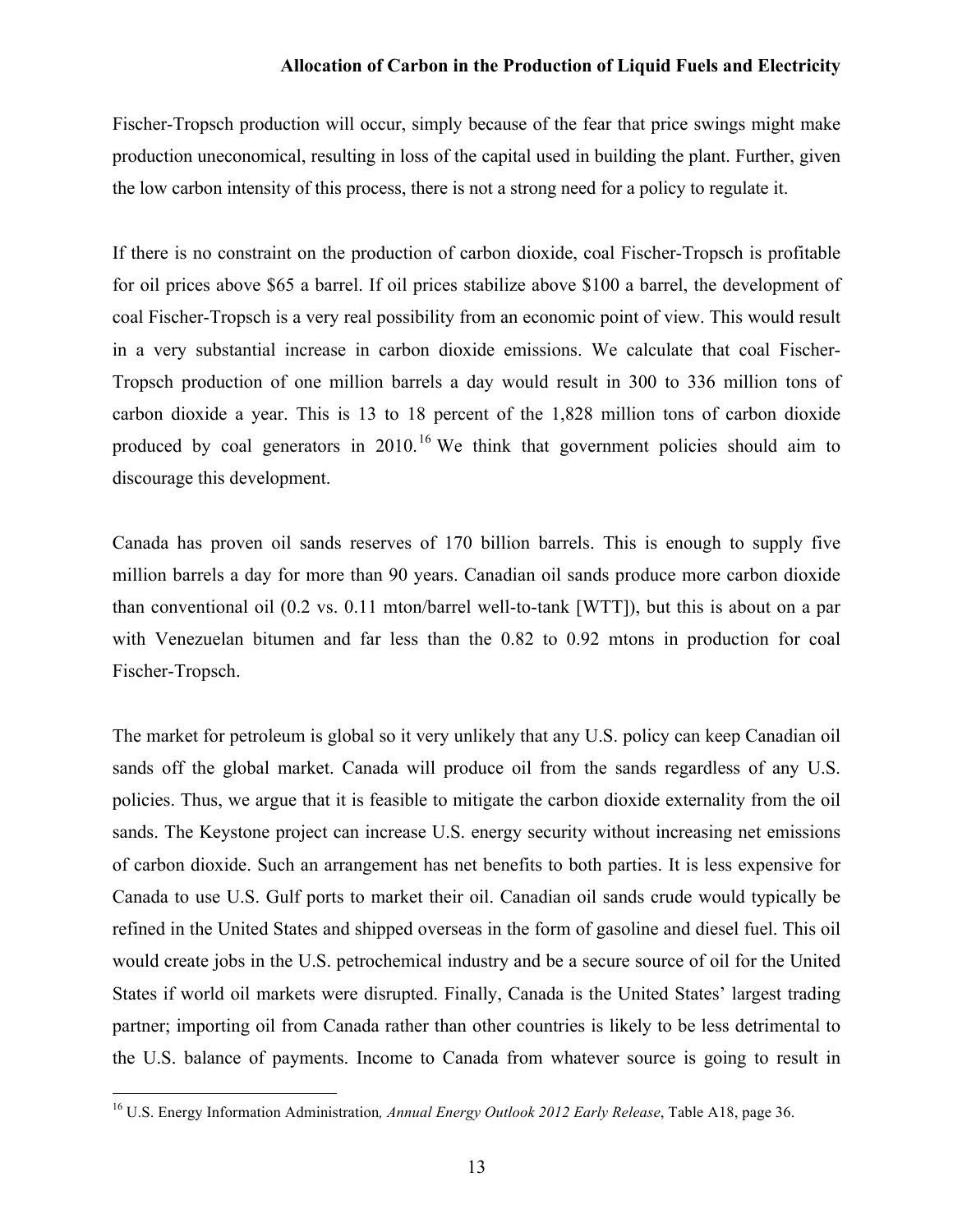higher exports from the United States to Canada; thus no matter how the oil is marketed, exploitation of the Canadian oil sands is good for the U.S. balance of payments.

The most efficient and environmentally responsible way to use natural gas to augment our supply of transportation fuels is to displace coal in the generation of electricity, and use the savings in the carbon dioxide emissions to mitigate the additional carbon dioxide from the Canadian oil sands. There are several reasons why this is feasible. The capital cost of natural gas electricity generators is low, making replacement of existing coal generators with gas generators economically possible. Because natural gas combined-cycle generators are more efficient than coal generators, and natural gas produces much less carbon dioxide per BTU than coal, replacing coal with gas will reduce carbon dioxide emissions.

At current gas prices, the price of electricity would be virtually unaffected by shifting electricity generation from coal to gas. However, gas may have an anomalously low cost at present. We content ourselves here with calculating the cost to the consumer of a forced shift of enough electricity generation from coal to gas to compensate for the increased use of Canadian oil sands fuel. In this, we will use projected higher prices of natural gas.

# **IV. The Simple Feasibility of Compensating Oil Sands Emissions with an Electricity Shift**

Suitable government polices can offset the additional carbon dioxide from the Canadian oil sands through a mechanism that replaces coal with gas in electricity generation. We calculate the cost of doing so below.

In 2011, we calculated a marginal cost of carbon dioxide.<sup>17</sup> The calculation is repeated below in Section V. This price of carbon dioxide is not a measure of the cost of carbon dioxide as an externality—i.e., this carbon dioxide price is not a measure of the cost of carbon dioxide emissions to the world, or even to the United States. It is simply the marginal carbon price needed to shut down that plant (and all less efficient plants) and thus reduce carbon dioxide by

<sup>&</sup>lt;sup>17</sup> Dagobert L. Brito and Robert F. Curl, "Economics of Pricing the Cost of Carbon Dioxide Restrictions in the Production of Electricity," *The Energy Journal* 32, no. 4 (2011).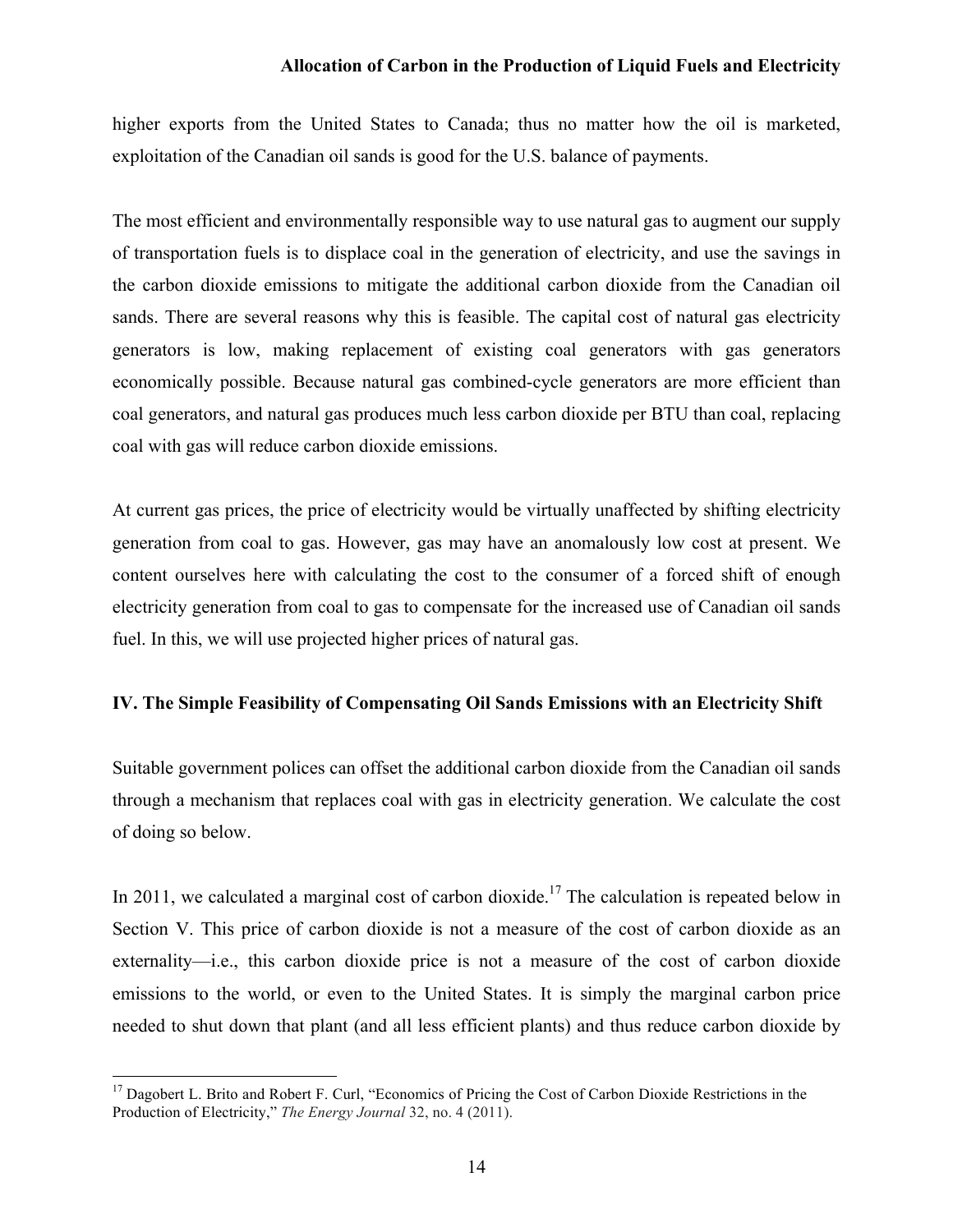switching the generation of electricity from coal to gas. This carbon price can be in the form of a carbon tax or a tradable entitlement. Shifting electricity generation from coal to gas can also be accomplished by regulation.

The price of carbon dioxide that will shut down a marginal coal generator is a function of the price of coal, the price of gas, and the heat rate of the marginal coal generator.<sup>18</sup> In order to calculate the carbon dioxide price needed to remove a total of *Z* tons of carbon dioxide emissions by conversion of a portion of the electricity generation industry from coal to gas, we consult a table produced by the Energy Information Administration that lists the total amount of fuel used,

 $Q_k$  in MMBTU, and the total amount of electricity produced,  $E_k$  in MWh, by every generator in the country over a particular year.<sup>19</sup> From this list, the heat rate of each generator is calculated as

$$
(4.1) \t R_{1k} = \frac{Q_k}{E_k}
$$

Then the list is sorted by decreasing heat rate in order to list the coal generators by increasing efficiency. The offset is determined by subtracting the amount of carbon dioxide emitted by the gas-fired generators that offset the electricity from the amount of carbon dioxide emitted from the coal-fired generators that will be shut down. This is the amount of carbon dioxide reduced while keeping the amount of electricity generated constant. Thus if we list the coal-fired generators from the least efficient to the most efficient, we must sum the carbon dioxide emission savings as we go down the list until we have replaced enough generators to reach our carbon dioxide target. We express this by

(4.2) 
$$
A \sum_{j=1}^{k} Q_j - B \sum_{j=1}^{k} E_j \ge Z
$$

where Z is the target amount of carbon dioxide reduction and *k* is the index of the last plant shut down. The first sum in equation (4.2) is the amount of carbon dioxide not emitted by shutting down the coal-fired generators.  $A$  (=0.0946) is the metric tons of carbon dioxide emitted upon

<sup>&</sup>lt;sup>18</sup> The heat rate is the amount of energy a generator needs to produce electricity. It is a measure of the efficiency of a generator. Heat rates are usually stated as BTU/kwh. In our calculations it is more convenient to use MMBTU/MWh. MMBTU stands for one million BTU.

<sup>&</sup>lt;sup>19</sup> U.S. Energy Information Administration, "2010: EIA-923 January-December Final, Nonutility Energy Balance and Annual Environmental Information Data," http://www.eia.gov/cneaf/electricity/page/eia906\_920.html.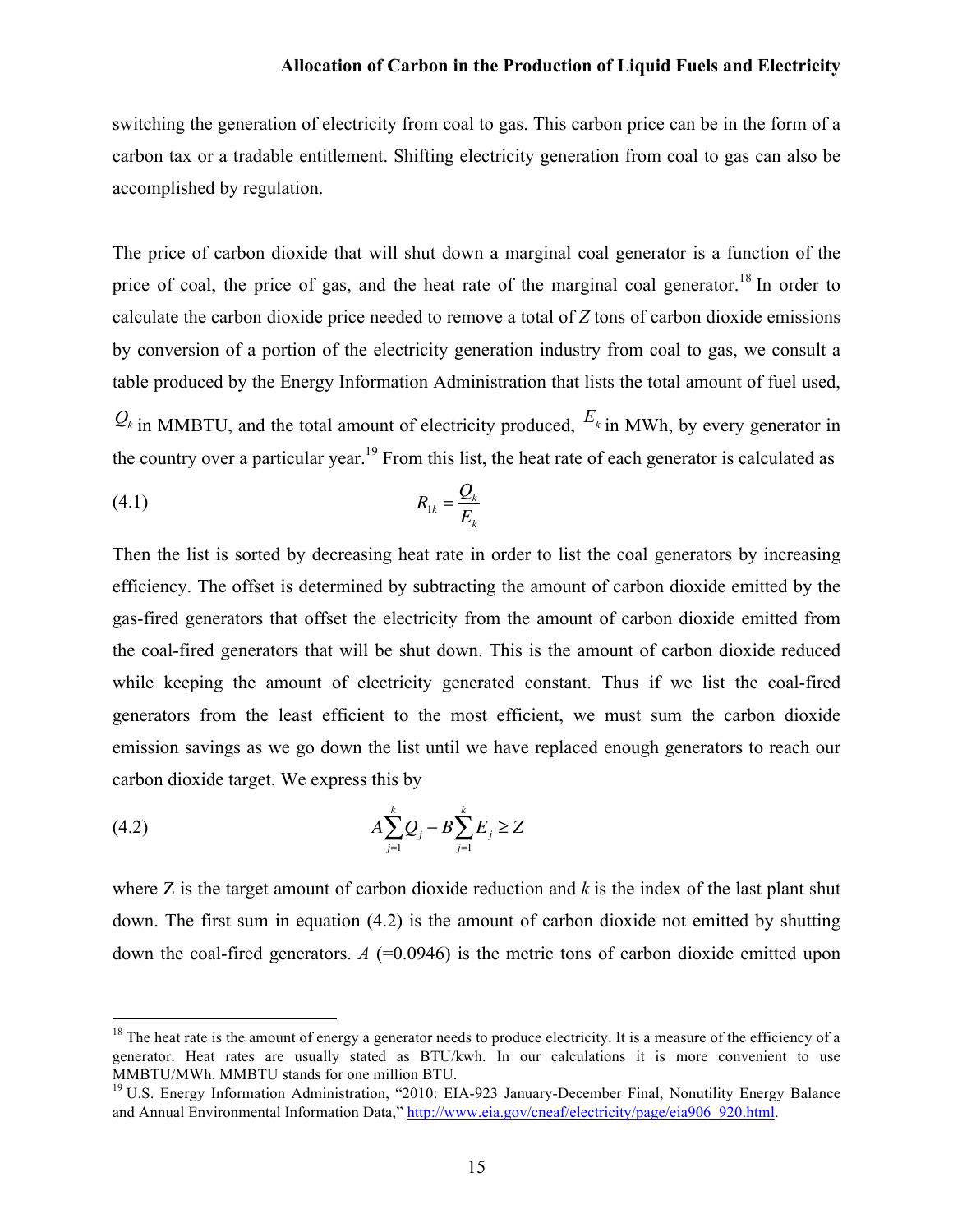burning enough coal to produce one MMBTU.  $Q_j$  is the total fuel used by generator *j* to generate the amount of electricity  $E_j$  for a year. The second term is the amount of carbon dioxide global warming equivalent emitted by the gas-fueled generators required to replace the coal-fueled generators shut down. All replacing gas generators are assumed to have the same efficiency. *B* is the mton of  $CO<sub>2</sub>$  equivalent when enough natural gas is burned to replace the electricity of generator *j*.

$$
(4.3) \t\t\t B = GWP \times Cv / Eff
$$

*Cv* is the factor converting MWh (here thought of as unit of heat) into mton carbon dioxide assuming that one mole of carbon dioxide is produced for each mole of methane burned, and *Eff* is the (fractional) efficiency of the replacing gas generators in converting heat into electricity. If there were no leaks of methane in its production and distribution, *GWP* would be 1 because by definition the global warming potential of carbon dioxide is 1. Unfortunately, there is significant leakage of methane before it reaches the electricity generator, and methane is a powerful global warming gas. The quantity *GWP*>1 is thus introduced to correct for this. It will shortly be considered in more detail.

(4.4) 
$$
Cv = \frac{mtonCO_2}{moleCO_2} \left(\frac{moleCH_4}{Joules}\right) \frac{Joules}{MWh} = 44. \times 10^{-6} \frac{1}{.890 \times 10^6} 3600 \times 10^6 = 0.178 \frac{mtonCO_2}{MWh}
$$

The appropriate number for *GWP* involves much uncertainty about quantitative information and complex, even philosophical, considerations. The complexity is introduced because the production of natural gas results in significant leakage of methane into the atmosphere. The fraction of methane leaked in its production and distribution is uncertain over wide range because reliable quantitative information about the magnitude of this leakage<sup>20</sup> is difficult to obtain. Methane is a powerful,<sup>21</sup> but relatively short-lived ( $\sim$ 12 years), global warming gas. When the global warming power of methane is combined with significant leakage (of the order

<sup>&</sup>lt;sup>20</sup> Robert W. Howarth, Renee Santoro, and Anthony Ingraffea, "Methane and the greenhouse-gas footprint of natural gas from shale formations," *Climate Change* 106 (2011): 679.

<sup>21</sup> D.T. Shindell and G. Faluvegi et al., "Improved Attribution of Climate Forcing to Emissions," *Science* 326, no. 5953 (2009): 716.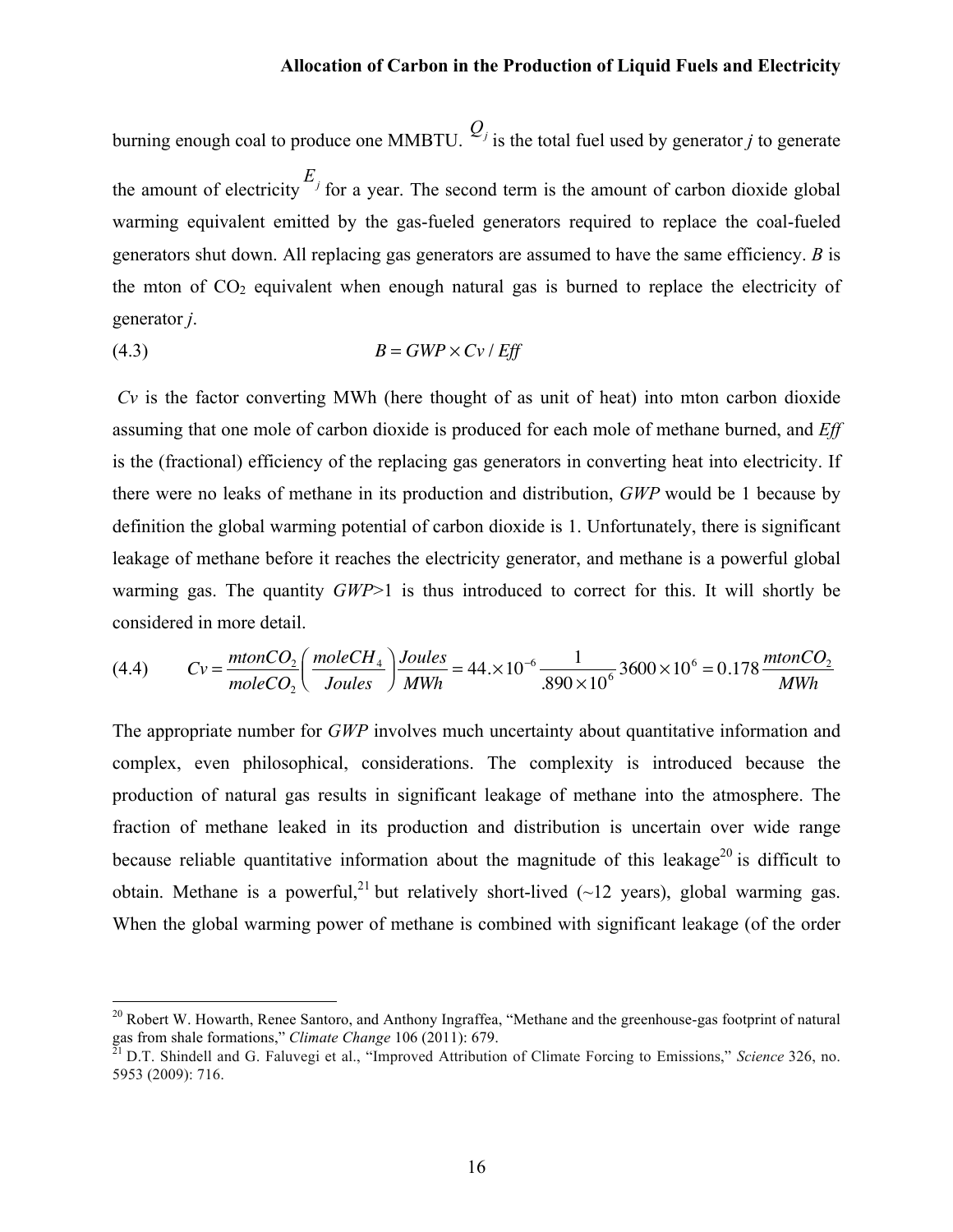of 3 percent to 8 percent), the contribution of leaked natural gas to the GWP of the use of gas, in our case for electricity generation, cannot be ignored.

Because methane is short-lived, the choice of global warming time horizon makes a significant difference. The global warming potential of methane over a 20-year time scale is about three times larger than over 100 year scale. The global warming effect of carbon dioxide also depends upon time, but after an initial rapid decrease its global warming effect lingers for hundreds of years. In deference to future generations, we argue that at least the 100-year average global warming effect of methane should be used. This GWP ranges from 25 to  $34.21$  We thus write

(4.5) 
$$
GWP_{100} = 1 + \frac{16}{44} LEAK \times GWP_{100}^{methane}
$$

The global warming potentials of greenhouse gases are defined per kilogram relative to carbon dioxide. The 1 in the first term represents one kilogram of carbon dioxide and takes into account the carbon dioxide produced when the gas is burned in electricity generation. The second term takes into account gas leakage in the production and distribution of natural gas that never reaches

the generator. The factor <sup>44</sup> in the second term is the number of kg of methane needed to 16 produce the one kg of carbon dioxide on combustion. The total kg of methane leaked per kg

carbon dioxide burned in the generator is 16 44 *LEAK* . The global warming potential of methane  $GWP_{100}^{methane}$  is relative to carbon dioxide, i.e.,  $GWP_{CO_2} \equiv 1$  at any time. We use *LEAK*=5% as an average of conventional and shale gas,  $GWP_{100}^{methane} = 30$  as a guess between the 2007 IGCC value of 25 and a revision<sup>21</sup> involving very complex considerations of the effects of methane atmospheric chemistry upon aerosol formation. In equation 4.3 for *Eff,* we use 0.5 (i.e., 50 percent) as the heat efficiency of a combined-cycle gas generator. <sup>22</sup>

 <sup>22</sup> John Deutch et al., *2009 Update of the 2003 MIT Report: The Future of Nuclear Power*, Massachusetts Institute of Technology. Available at http://web.mit.edu/nuclearpower/pdf/nuclearpower-update2009.pdf. A footnote to Table 1 in this update cites the heat rate of a combined cycle gas generator as 6800 kWh/MMBTU, which translates to an efficiency of approximately 50 percent.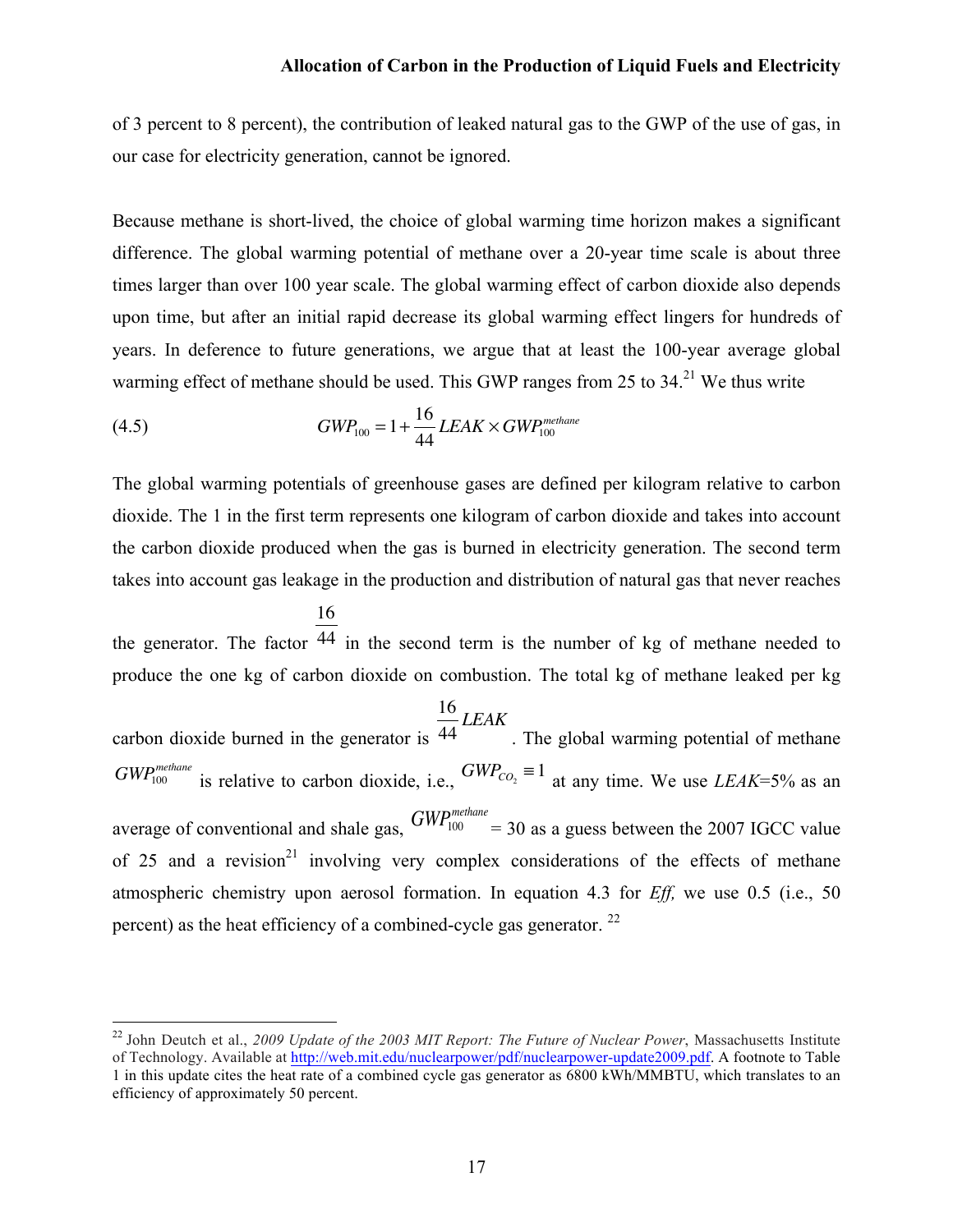The information about coal-fired generators needed to calculate the running sums is taken from the Energy Information Administration 2010 report<sup>19</sup> on the electricity generation sector. Table 1 below summarizes the results of putting the information and assumptions described above into equations 4.5, 4.3, and 4.2.

|  |  | Table 1. $CO2$ reductions and the transfer of electricity production from coal to gas |
|--|--|---------------------------------------------------------------------------------------|
|  |  |                                                                                       |

| Decrease in<br>CO <sub>2</sub> | Percent coal<br>generation | <b>Marginal</b><br>heat rate | <b>Electrical</b><br>energy | Natural gas required <sup>b</sup><br><b>Trillion cu ft</b> |                |
|--------------------------------|----------------------------|------------------------------|-----------------------------|------------------------------------------------------------|----------------|
| million)<br>metric tons/       | shut down                  |                              | moved to<br>gas             | Gas<br>Leakage                                             | Gas<br>Leakage |
| year <sup>a</sup> )            |                            |                              | (TWh/year)                  | 5%                                                         | $0\%$          |
| 40                             | 3.39                       | 11.53                        | 62.                         | 0.42                                                       | 0.32           |
| 80                             | 7.79                       | 11.17                        | 143.                        | 0.98                                                       | 0.69           |
| 120                            | 12.0                       | 11.05                        | 220.                        | 1.50                                                       | 1.08           |
| 160                            | 16.4                       | 10.92                        | 301.                        | 2.05                                                       | 1.48           |
| 200                            | 21.2                       | 10.78                        | 389.                        | 2.65                                                       | 1.87           |

<sup>a</sup>Offsetting 0.1 mton per barrel at 5,000,00 barrels per day =183, million mton  $CO<sub>2</sub>$ <br><sup>b</sup>Total U.S. ges consumption in 2010 was 24.12  $T<sup>23</sup>$  U.S. ges consumption for a

<sup>b</sup>Total U.S. gas consumption in 2010 was 24.13 Tcf.<sup>23</sup> U.S. gas consumption for electricity generation in 2010 was 7.38 Tcf.<sup>24</sup>

Table 1 uses  $GWP_{100}^{methane}$  =30; a comparison of the percentage of the coal generation shut down assuming no leakage of gas in production and distribution, demonstrating the effect of the higher global warming potential (GWP) of methane.

# **V. Cost Analysis of Offsetting Canadian Oil Sands Crude by Shifting Electricity from Coal to Gas**

In order to determine the cost of replacing a certain number of the least efficient coal plants with gas generators, the costs of operating plants of each type must be known. The needed specific

 <sup>23</sup> *Energy Information Administration Annual Energy Review*, "Natural Gas Table 6.1," release date October 19, 2011, http://www.eia.gov/totalenergy/data/annual/showtext.cfm?t=ptb0601.

<sup>24</sup> *Energy Information Administration Annual Energy Outlook 2012 Early Release*, "Natural Gas Supply, Disposition, and Prices," release date January 23, 2012, http://www.eia.gov/oiaf/aeo/tablebrowser/ release=EARLY2012&subject=0-EARLY2012&table=13-EARLY2012&region=0-0&cases=full2011d020911a,early2012-d121011b.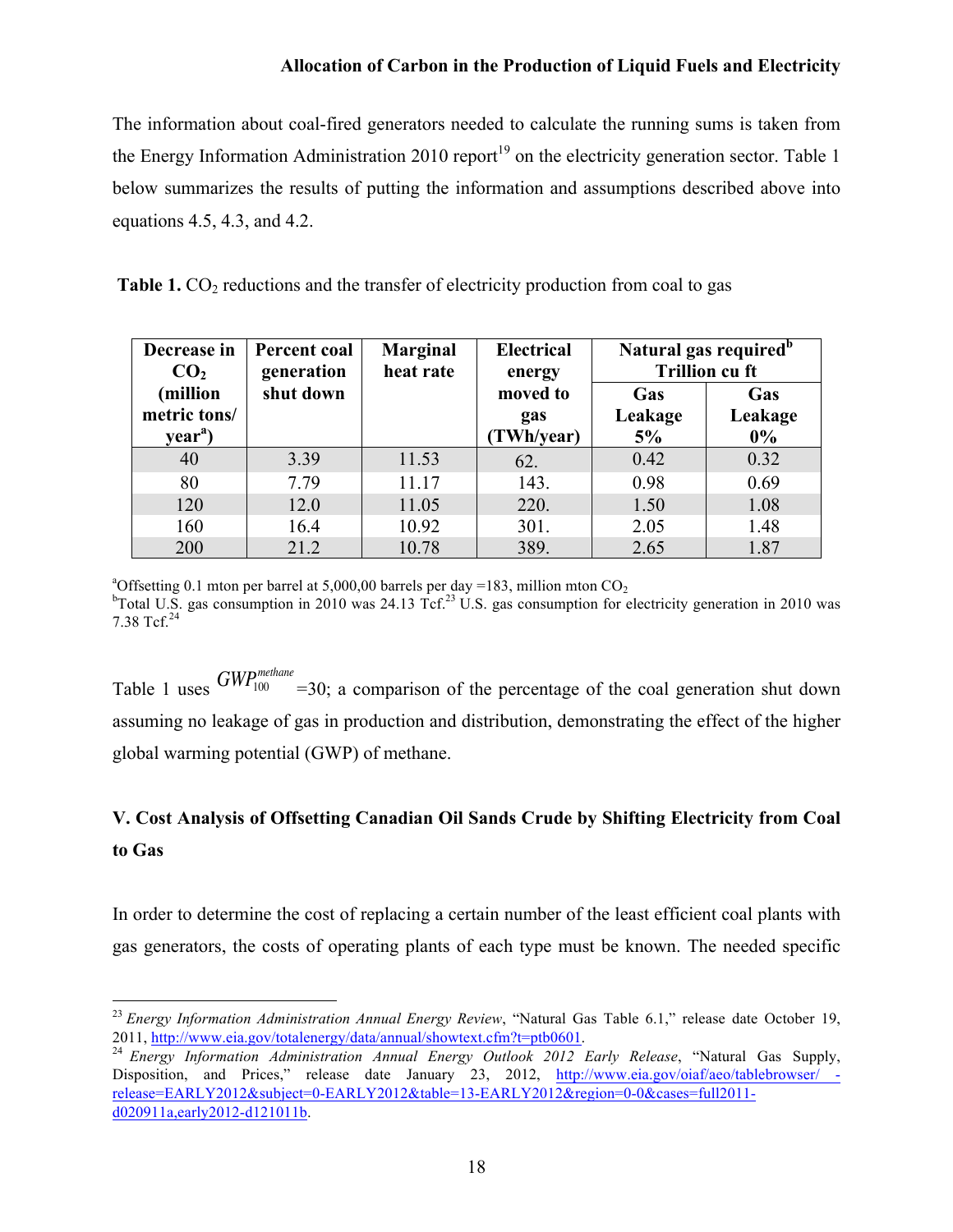information are the costs of coal and natural gas per MMBTU, the operating cost per MWh of each type of plant, the construction cost of gas plants, and the efficiency of gas plants. Given these, the cost of such a replacement can be calculated. The future prices of these fuels, especially natural gas, are not easy to predict. Thus much of our effort will be to present the cost of this shift in electricity generation from coal to gas using a range of assumptions for future fuel prices. The Energy Information Administration *Annual Energy Outlook 2012* predicts the prices of these fuels as listed in Table 2 below.<sup>25</sup>

**Table 2.** Fuel prices based on Energy Information Administration Annual Energy Outlook 2012 price and policy projections

|                                          | 2008  | 2009  | 2010  | 2015  | 2020          | 2025 | 2030  | 2035  |
|------------------------------------------|-------|-------|-------|-------|---------------|------|-------|-------|
| Price of gas dollars/MMBTU <sup>26</sup> | 9.02  | 4.85  | 5.14  | 4.54  | 4.91          | 5.70 | 6.13  | 7.08  |
| Price of coal/MMBTU                      | 2.07  | 2.22  | 2.25  | 2.36  | 2.46          | 2.56 | 2.70  | 2.83  |
| Price of carbon dioxide                  | 63.00 | 18.66 | 21.09 | 13.28 | $15.37$ 21.69 |      | 23.74 | 31.18 |
| emissions to shut down $R=10.97$         |       |       |       |       |               |      |       |       |

As of March 2012, the price of gas is near \$2.50 per MMBTU, and the price of coal is near \$2.25 per MMBTU. At these prices, electricity can be generated more cheaply by new gas generators than by running the less efficient existing coal generators with heat rates greater 10.2. The heat rates of 90 percent of the existing coal generators are greater than 10.2. However, gas is predicted to rise in price. At the price predicted for coal and gas in 2035, the marginal heat rate is 12.2, and 98 percent of existing coal generators would remain in operation if the only criterion were the cost of fuel.

Table 3 gives the operating costs of each type of plant and the capital cost of a combined cycle plant. We use the 2009 MIT study (footnote 22, above) as the base case to define these parameter

<sup>&</sup>lt;sup>25</sup> As we write in May 2012, the price of gas is around \$2.50 per tcf, which makes the price of  $CO_2$  zero using the 2010 coal price of Table 2.

<sup>26</sup> 2009-2035 data from the U.S. Energy Information Administration *Annual Energy Outlook 2012 Early Release*, Table A8, page 20 (2010 dollars). 2008 data from the U.S. Energy Information Administration *Annual Energy Outlook 2011*, Table A3, page 121.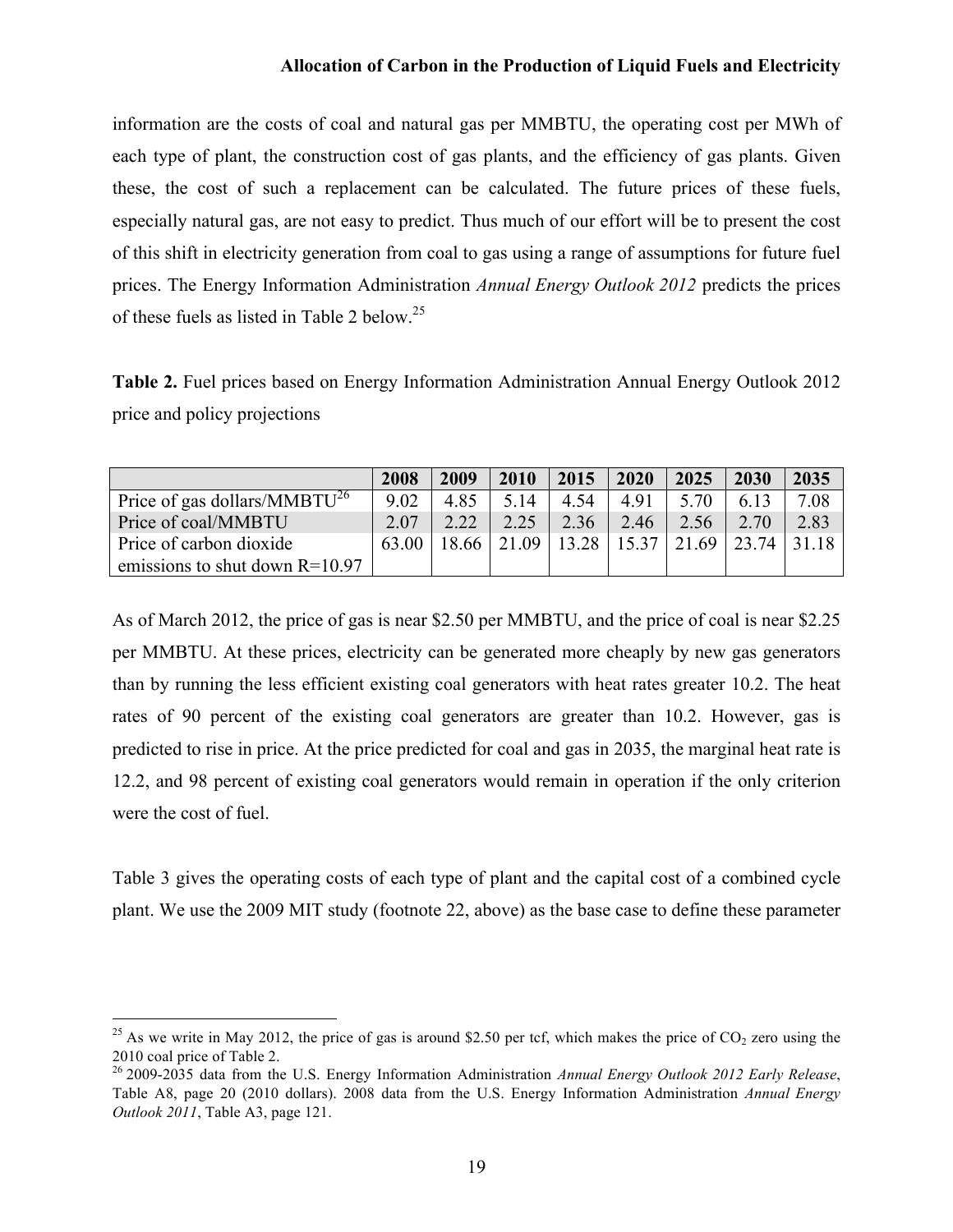values.<sup>27</sup> There is no capital cost for the coal plant, as we assume it is marginal and the value of the future income stream is zero.

| Table 3. Assumptions about the operating costs of both types of plants and construction of gas plants |  |  |  |
|-------------------------------------------------------------------------------------------------------|--|--|--|
|-------------------------------------------------------------------------------------------------------|--|--|--|

| Parameter                | <b>Symbol</b> | Coal $i=1$ | $Gas = 2$ |
|--------------------------|---------------|------------|-----------|
|                          |               |            |           |
| Operating<br>cost/MWh    |               |            |           |
| Construction<br>cost/MWh |               | a          |           |

<sup>a</sup> Coal plant is marginal and the value of the future income stream is zero.

The total cost of the shift is given by subtracting the cost of the electricity generated by the coal generators being shut down from the cost of the electricity from the gas generators replacing them. Equation 5.1 below describes the summations required using the EIA report<sup>19</sup> on the electricity industry.

(5.1) 
$$
Cost = \left[ \left( Gas_{\cos t}Cnv / Eff + b_2 + d_2 \right) \sum_{j=1}^{k} E_j \right] - \left( coal_{\cos t} \sum_{j=1}^{k} Q_j + d_1 \sum_{j=1}^{k} E_j \right)
$$

where *Cnv* (=3.4) is the conversion from MMBTU to MWh. By dividing *Cost* by the total number of barrels of crude to be compensated for 0.1 mton carbon dioxide, one can obtain the cost per barrel for the offset by dividing the results of substituting costs into equation (5.1) by the number of barrels giving rise to the carbon dioxide. If we instead divide *Cost* by the total number of MWh in the U.S. electricity market, one can obtain the average cost \$/MWh for the offset. No transfer payments are included in these calculated costs.

 $27$  The MIT study uses kilowatts and kilograms. Since our interest is in the cost of carbon dioxide emissions and the units used are dollars per metric ton, it is more convenient to use megawatts and metric tons in the paper. The cost data for the calculations is from the support paper for the MIT update by Du and Parsons (2009, 20-32), available at http://web.mit.edu/mitei/docs/spotlights/nuclear-fuel-cycle-du.pdf.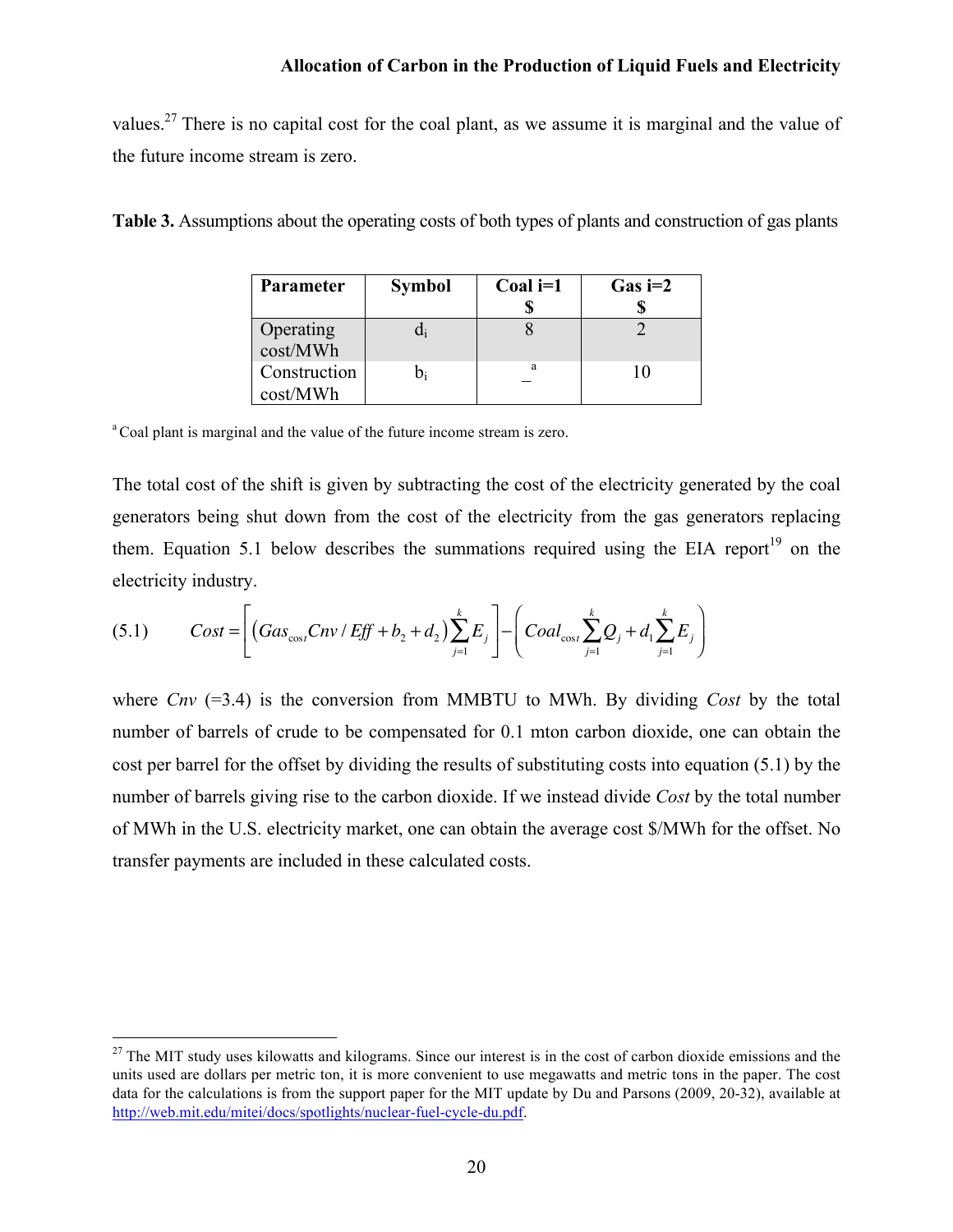**Table 4.** Increased cost per barrel in offsetting 5 million barrels per day over a range of prices of coal and natural gas

| Cost of coal            | <b>Cost of gas \$/MMBTU</b> |         |         |      |      |       |  |  |
|-------------------------|-----------------------------|---------|---------|------|------|-------|--|--|
| <b>S/MMBTU</b>          |                             |         |         |      |      |       |  |  |
|                         | 3.83                        | 5.14    | 6.45    | 7.76 | 9.07 | 10.40 |  |  |
|                         | 1.65                        | 2.96    | 4.27    | 5.58 | 6.89 | 8.20  |  |  |
| $\overline{\mathbf{3}}$ | $-0.53$                     | 0.78    | 2.09    | 3.4  | 4.71 | 6.02  |  |  |
|                         | $-2.71$                     | $-1.40$ | $-0.09$ | 1.22 | 2.53 | 3.84  |  |  |

**Table 5.** Increased cost per MWh in offsetting 5 million barrels per day over a range of prices of coal and natural gas

| Cost of coal   | Cost of gas \$/MMBTU |         |         |      |      |      |  |  |
|----------------|----------------------|---------|---------|------|------|------|--|--|
| <b>S/MMBTU</b> |                      |         |         |      |      |      |  |  |
|                | 1.70                 | 2.28    | 2.86    | 3.44 | 4.02 | 4.60 |  |  |
|                | 0.73                 | 1.31    | 1.89    | 2.47 | 3.05 | 3.63 |  |  |
|                | $-0.24$              | 0.34    | 0.93    | 1.51 | 2.09 | 2.67 |  |  |
|                | $-1.20$              | $-0.62$ | $-0.04$ | 0.54 | 12   | 1.70 |  |  |

Note that none of the gas prices are as low as the current prices. These calculations were carried out using Mathematica, but they could almost as easily have been carried out in an Excel spreadsheet using the Energy Information Table and these fuel, capital, operating cost, efficiency, leakage, and GWP figures.

# *Marginal cost of offsetting one mton of carbon dioxide*

In order to calculate a marginal cost, we need alter equation (5.1) to give the cost to shift one MWh from coal to gas at the margin. The cost of shifting one more MWh from coal to gas is given by equation (5.2) below.

(5.2) 
$$
\frac{\Delta GasCostShift}{\Delta MWh} = R_{gas} Gas_{cost} + b_2 + d_2 - (R_kCoal_{cost} + d_1)
$$

where  $R_{gas}$  is the gas heat rate (= $Cnv/Eff=3.4/Eff$ ) and  $R_k$  is the heat rate (MMBTU/MWh) of the coal plant at the margin,  $b_2$  is the capital cost of the gas plant per MWh,  $d_2$  is the cost of operating the coal plant per MWh,  $d_l$  is the cost operating the coal plant per MWh. We now need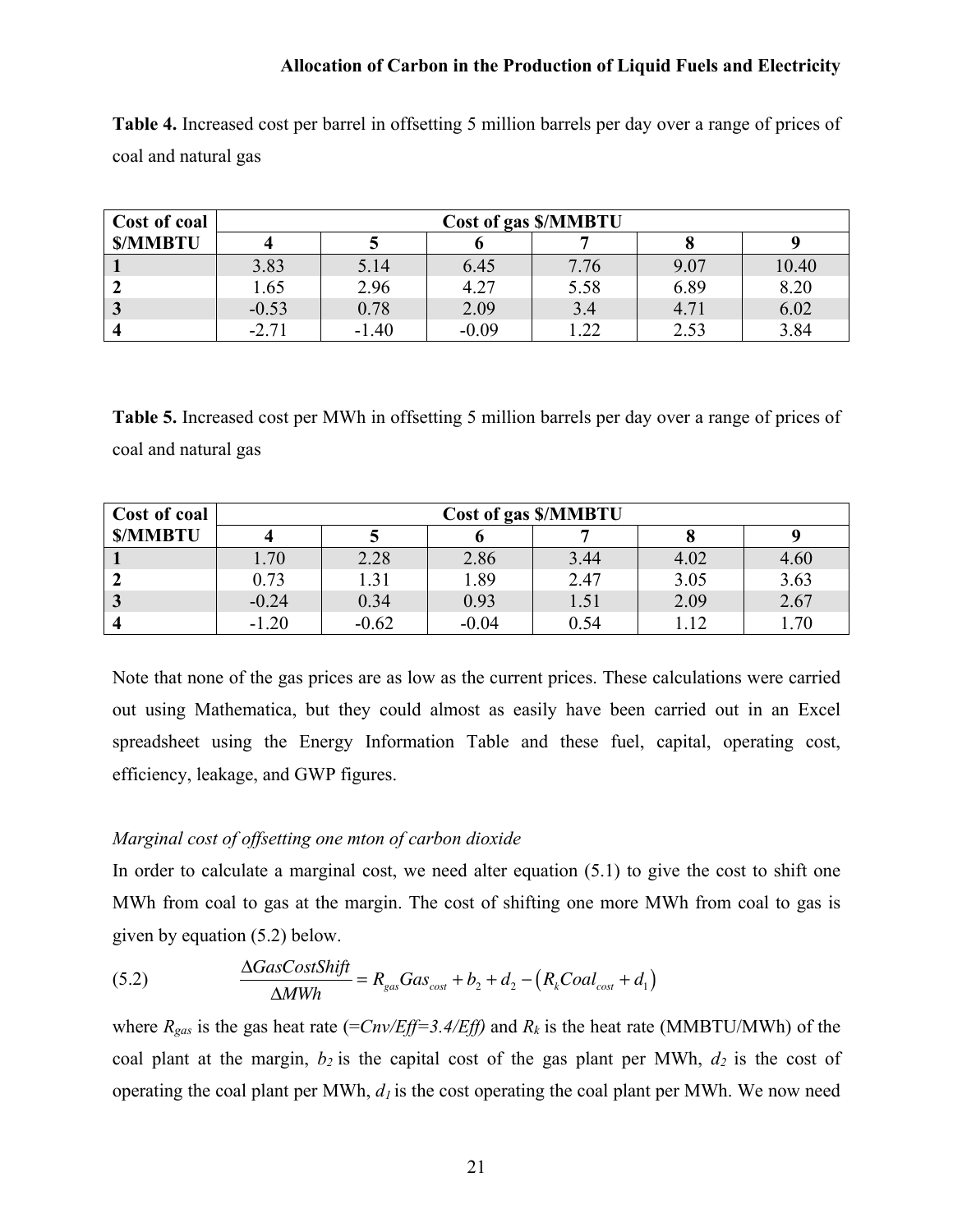the reduction in carbon dioxide emitted for this MWh. This is given by taking only the last index  $k$  in the sum in equation (4.1), i.e., the coal plant at the margin

(5.3) 
$$
\frac{\Delta mtonCO_2}{\Delta MWhshifted} = A \times R_k - B \times R_{gas}
$$

Thus the cost per mton carbon dioxide of the shift is given by

 $\ddot{\sigma}$ 

(5.4) 
$$
\frac{\Delta \$}{\Delta mtonCO_2} = \frac{\frac{\$}{MWhshifted}}{\frac{mtonCO_2}{MWhshifted}} = \frac{R_{gas} \times Gas_{cost} + b_2 + d_2 - (R_k \times coal_{cost} + d_1)}{A \times R_k - B \times R_{gas}}
$$

The quantity A (defined previously and  $=0.0946$ ) is the mtons of carbon dioxide produced when enough coal to produce 1 MMBTU is burned, and B is given by equation 4.3, where *GWP* is the global warming potential relative to carbon dioxide including methane leakage. *Cv* is the equivalent carbon dioxide emitted per MMBTU of methane burned and *Eff* is the efficiency of the gas generator in converting heat to electricity. Substituting from Table 3, we have

(5.5) 
$$
MarginalCost = \frac{6.8Gas_{cost} + 4 - R_k \times Cool_{cost}}{0.0946R_k - 0.55}
$$

A carbon tax aimed at producing the same offset is the same as the *MarginalCost.* In our previous publication,<sup>17</sup> we gave this quantity the symbol  $\pi$ .

In Figure 6 below, *Marginal Cost* is plotted for the extreme case of  $Gas<sub>cost</sub> = 8$  and  $Coal<sub>cost</sub> = 2$ .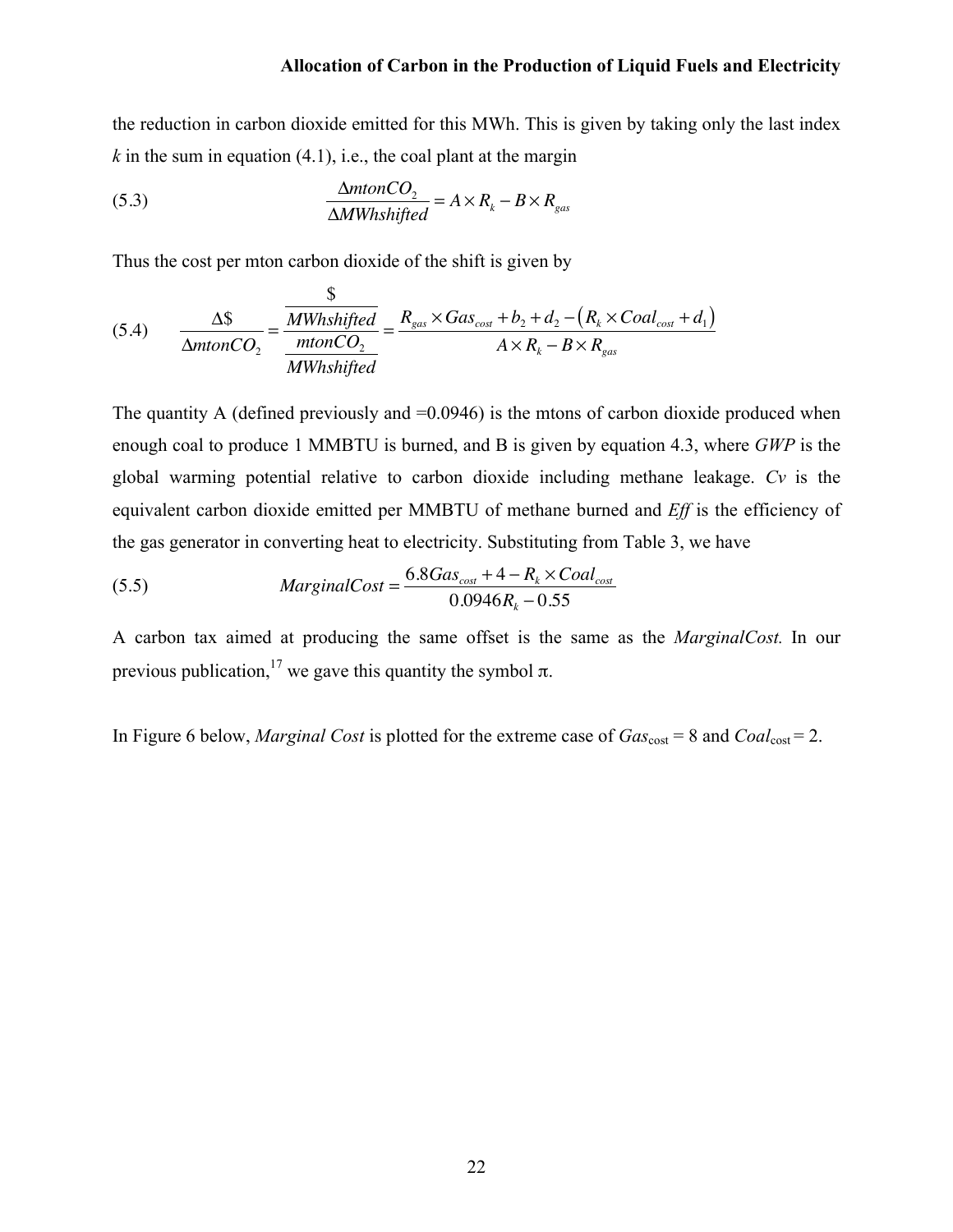

**Figure 6.** Plot of *MarginalCost* for  $Gas<sub>cost</sub> = 8$  and  $Coal<sub>cost</sub> = 2$ .

The upper curve assumes a gas leakage of 5 percent; the lower curve assumes no leakage. The integrals indicated by the shaded areas correspond to the total cost. The rectangular area defined by the axes and the maximum *MarginalCost* gives an estimate of total cost. Thus the white area below the top of the rectangle is the error incurred by approximating the upper shaded area by the rectangle.

The flattening of the marginal cost curves is caused by the fact that the distribution of the heat rates of U.S. coal electricity generators is concentrated around 9.5 to 11.5 MMBTU/MWh.

#### *Implications for the additional costs of offsetting Canadian oil sands crude*

These prices can be used to calculate the cost of the carbon dioxide from Canadian oil sands above that produced by the average barrel of oil on a well-to-tank (WTT) basis. The average barrel of oil produces 0.107 metric tons of carbon dioxide per barrel, WTT. Subtracting this from WTT carbon dioxide per barrel yields the cost of mitigating the carbon dioxide emissions of alternative sources relative to the average. The costs given in Table 6 are WTT costs in excess of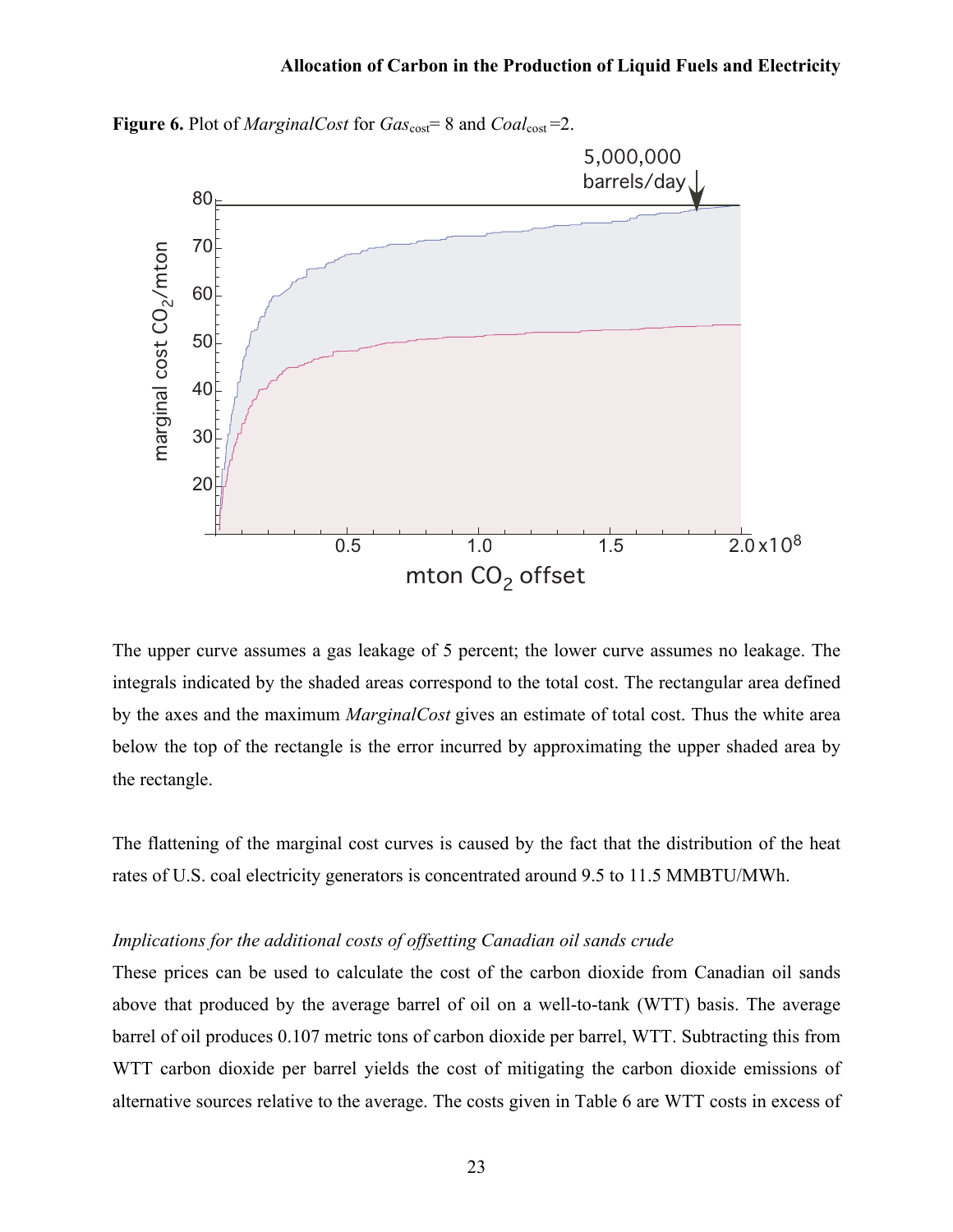0.107 mton per barrel. The parameters used to calculate these costs are taken from the Energy Information Administration 2020 cost projections. For other cases, see Table 3.

**Table 6.** Offset costs for several liquid fuel sources using 2020 EIA prices of \$4.91 per MMBTU for gas and \$2.46 per MMBTU for coal

| Cost of carbon dioxide mitigation,<br>dollars/barrel |                                                                                                     |      |  |  |  |  |
|------------------------------------------------------|-----------------------------------------------------------------------------------------------------|------|--|--|--|--|
| Crude oil source                                     | <b>Price of carbon dioxide</b><br>emissions<br>1,000,000<br>4,000,000<br>barrels/day<br>barrels/day |      |  |  |  |  |
|                                                      |                                                                                                     |      |  |  |  |  |
| Canada oil sands                                     | 0.48                                                                                                | 1.10 |  |  |  |  |
| Venezuela bitumen                                    | 0.28                                                                                                | 0.77 |  |  |  |  |
| <b>Mexico</b>                                        | $-0.05$<br>0.26                                                                                     |      |  |  |  |  |
| Canada conventional                                  | $-0.01$<br>$-0.00$                                                                                  |      |  |  |  |  |
| Saudi Arabia                                         | $-0.01$<br>$-0.00$                                                                                  |      |  |  |  |  |
| <b>Domestic</b>                                      | $-0.01$<br>$-0.00$                                                                                  |      |  |  |  |  |
| Coal-to-liquid                                       | impossible<br>9.84                                                                                  |      |  |  |  |  |
| Gas-to-liquid <sup>a</sup>                           | 0.51                                                                                                | 1.10 |  |  |  |  |

<sup>a</sup> This number represents the gas used in the Fischer-Tropsch production and does not include the gas converted into liquid fuel. The magnitude of emissions per crude can be found in footnote 6.

The cost of producing oil from the Canadian oil sands is on the order of \$40 per barrel. Currently the market price of oil is hovering around \$100 per barrel. Table 4 illustrates the prices for gas and coal projected by the Energy Information Administration.

Even for the worst case of Table 4, a gas price of \$9 per MMBTU and a coal price of \$1 per MMBTU, the mitigation of the *extra* carbon dioxide from the Canadian oil sands would cost less than \$11 per barrel. Under any scheme allocating the production of carbon dioxide emissions in a rational manner, Canadian oil sands would be produced, because it is more efficient to allocate carbon dioxide to the production of liquid fuels from Canadian oil sands than to the generation of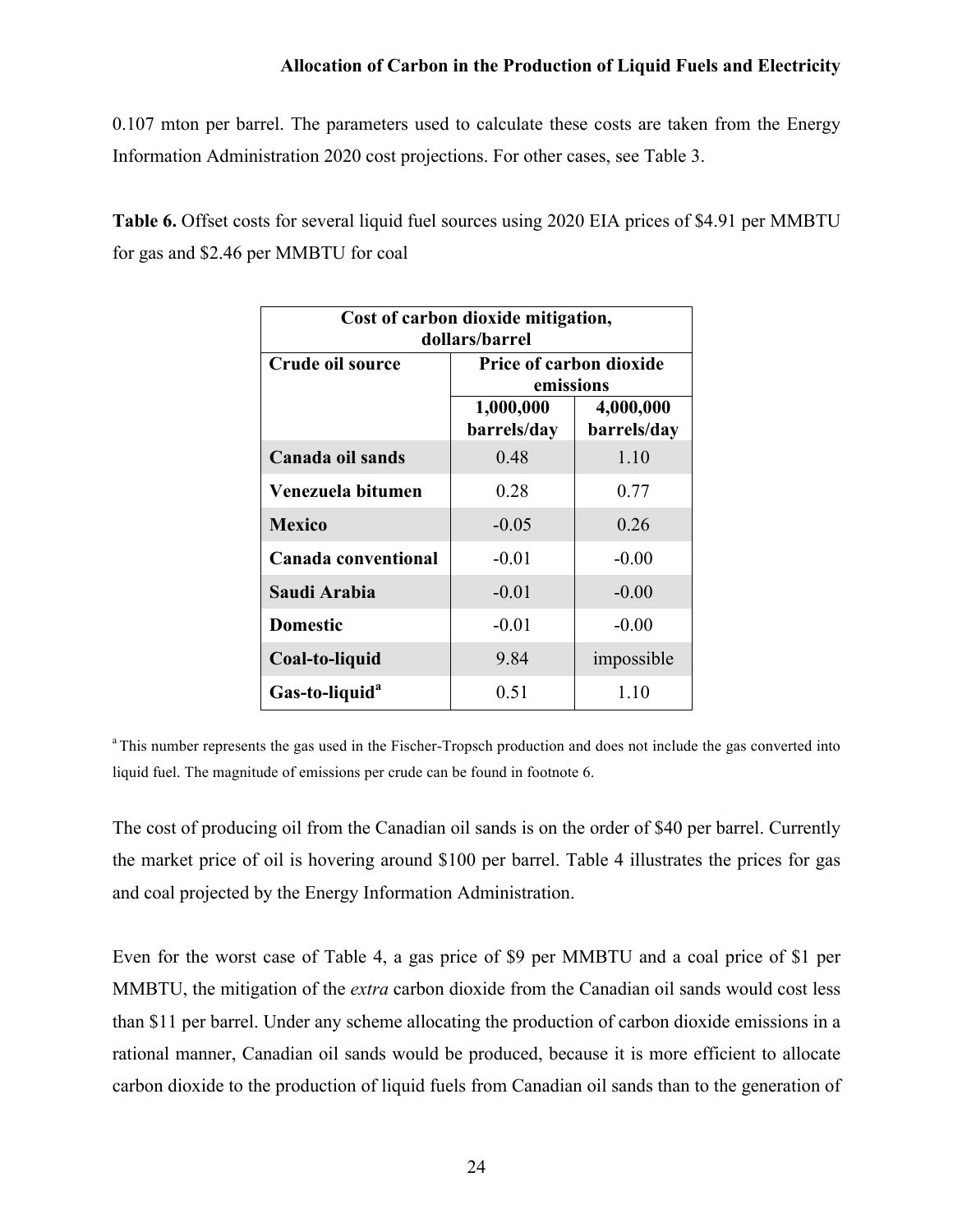electricity from coal. Using this worst case, the average price electricity (see Table 5) is increased by \$4.60 per MWh or 4.6 mil per kWh.

#### **VI. Global Warming Potential of Methane**

As can be seen from Figure 6, leakage in natural gas production and distribution causes a significant increase in the cost of offsetting the excess carbon dioxide emissions associated with Canadian oil sands in our proposal. At present electricity generation constitutes only about 31 percent of gas use.<sup>28</sup> Thus the leakage effect must be multiplied by almost three. Of course, natural gas is not the only source of methane emissions in the United States; currently it probably accounts for less than half of methane emissions. Nevertheless, our increased methane usage and the increased emissions<sup>20</sup> (1.9 percent) in producing gas by fracking cause us concern.

#### **VII. Implementation**

If there were some general mechanism in place for mitigating the externalities from carbon dioxide, the question of whether the Canadian oils sands should be developed would be straightforward. It would be easy to check whether it is economically efficient to offset the carbon dioxide from Canadian oil sands for the existing carbon tax or price of carbon dioxide in a cap-and-trade scheme. Economics can address the problems of externalities. However, any mechanism to do so usually involves some form of redistribution. Redistribution triggers political opposition. This is particularly true in the case of carbon dioxide. The externalities involved are global and in the future, across generations. The costs are placed on current consumers and producers of energy. This is illustrated in the history of cap-and-trade. This policy was originally a conservative idea with strong bipartisan support. It has now been politicized. As a result, most of the policies that have been implemented recently to address the problem of carbon dioxide emissions, such as the CAFE standard on automobiles or efficiency standards on electrical generators, have been administrative.

<sup>&</sup>lt;sup>28</sup> U.S. Energy Information Administration, "Natural Gas Consumption by End Use," release date May 31, 2012, http://www.eia.gov/dnav/ng/ng\_cons\_sum\_dcu\_nus\_m.htm.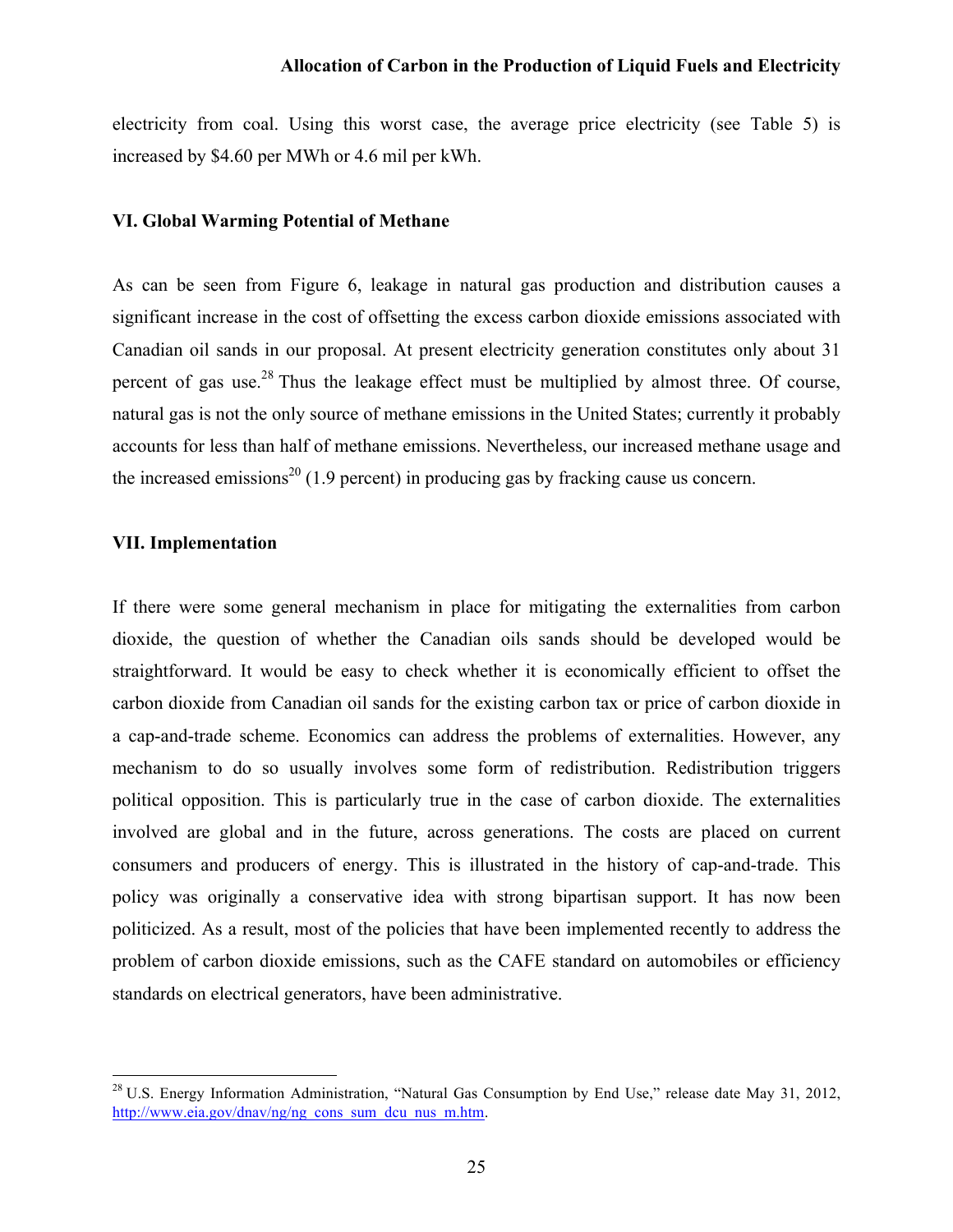As an economics problem, the question of the exploitation of Canadian oil sands is not very difficult. At the present time the price of oil is in the neighborhood of \$90 a barrel while the cost of producing Canadian oil sands is in the neighborhood of \$40-\$50 a barrel. Producers of Canadian oil sands are earning sufficient rents to offset mitigation and taxing these rents does not create any economic distortion. Canada benefits from the production. Even if the carbon dioxide were mitigated, it would earn well over \$35 a barrel from the sale of this oil on the world market and it can do so in a more economical manner if it is allowed to use U.S. Gulf ports. The United States benefits because production of oil in Canada increases U.S. energy security, shipping oil to U.S. Gulf ports will create jobs and the income to Canada from the sale of oil will result in Canadian demand for U.S. goods and services. This will help the U.S. balance of payments.

At this time there are four possibilities. First, the Canadian oil Sands could not be developed; second, Canada could construct pipelines to the Pacific and export the oil; third, the United States could permit Canada to export the oil from the Canadian oil sands to U.S. Gulf ports without any effort to mitigate the carbon dioxide; and fourth, the United States could permit Canada to export oil from U.S. Gulf ports and negotiate some arrangement for mitigating carbon dioxide.

Given the money involved, the first option is not likely. Canada will exploit that resource even if the United States is opposed. The second option is more costly to Canada and deprives the United States of the benefits of jobs and the increased oil security that would come from having access to the Canadian oil should there be some sort of emergency. Depending on the cost of building a pipeline to the Pacific and the necessary infrastructure to ship the oil to world markets, the second option is likely dominated by the third and fourth options. If the United States and Canada are both committed to mitigate global warming, then the fourth option is economically feasible.

Ideally, there should be some general policy to address a global externality. This is unlikely. It also seems unlikely that the United States will adopt some policy to rationalize the U.S. emissions of carbon dioxide. In the absence of such general guidelines, polices have to be studied individually. It is technically and economically feasible to produce oil from Canadian oil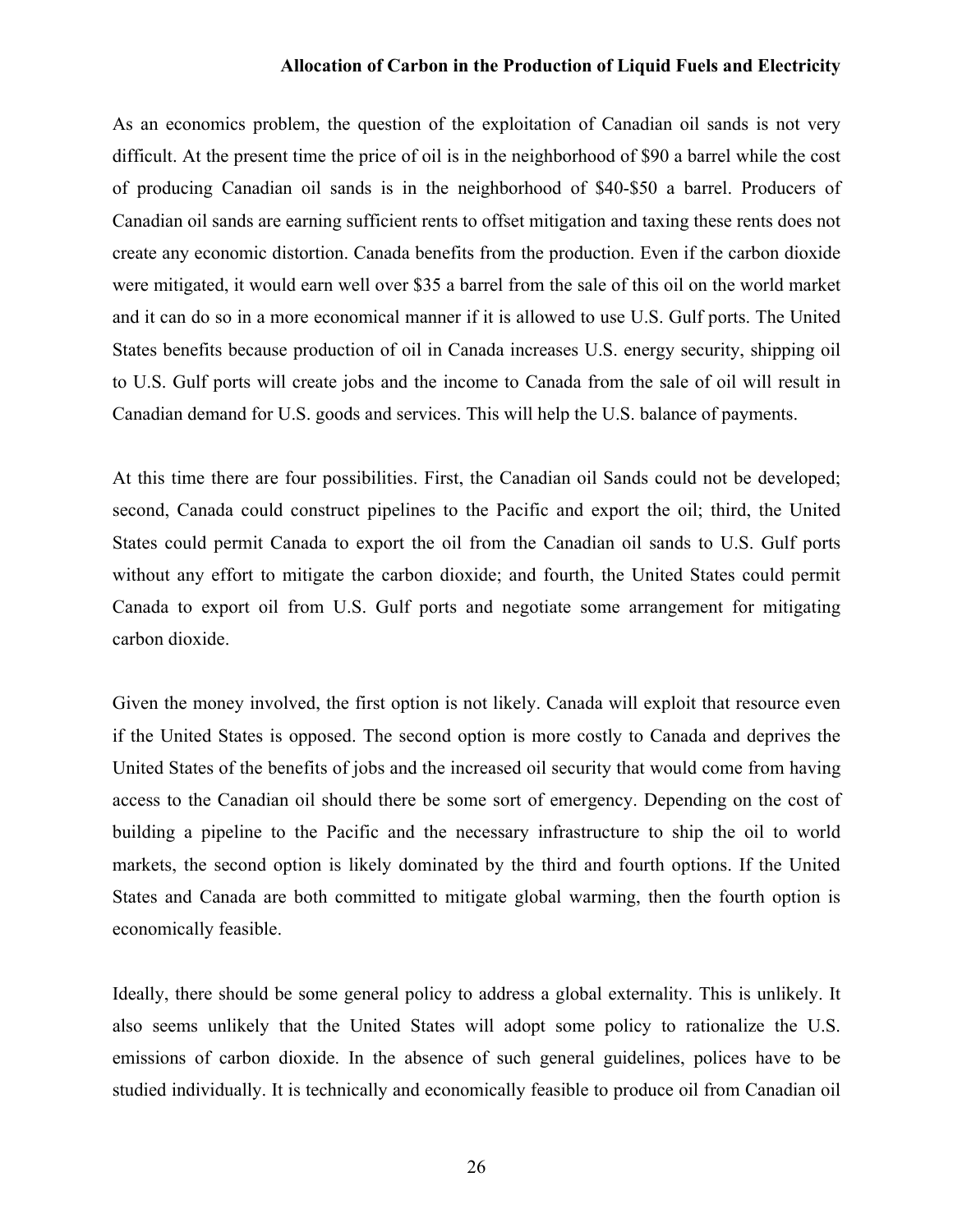sands and mitigate the carbon dioxide. This can be done administratively. Whether it is politically feasible is another question.

The welfare implication of producing Canadian oil sands, if we include the externalities from combustion, is a more difficult question. We have shown that for prices of oil and gas in the range being forecast, it is feasible to tax the rents from the production of Canadian oil sands and use the proceeds to offset the extra carbon dioxide produced. If prices were constant and *we ignore the carbon dioxide from the combustion of these fuels*, then the production of Canadian oil sands is Pareto superior if this policy is implemented.

The difficulty comes if we consider the welfare implications of the combustion of Canadian oil sands. There is no good estimate for the marginal welfare cost of carbon dioxide.<sup>29</sup> The total well-to-wheel output of carbon dioxide is on the order of 0.5 to 0.6 metric tons per barrel. If Canadian oil sands cost \$50 a barrel to produce and the price is \$90 a barrel, then the rents associated with Canadian oil sands are approximately \$40 a barrel (we are ignoring present value of the replacement cost of a barrel of oil in 2100), so if the marginal welfare cost of carbon dioxide is less than \$66 a metric ton, it would be feasible to produce the Canadian oil sands and pay the Pigou tax implied by the marginal welfare cost of carbon dioxide. This suggests that it is Kaldor-Hick superior to produce the Canadian oil sands.<sup>30</sup> This argument applies to most conventional sources of oil. The rents being earned by the oil producers are equivalent to a Pigou tax.

The problem with this argument is that it is not feasible to offset the 14.2 million barrels a day of oil currently being consumed in transportation in the United States by shifting electrical generation from coal to gas. The most that could be offset in this manner is approximately 5 million barrels a day. Carbon taxes of such magnitude would increase the cost of electricity very substantially probably to prices where nuclear and other forms of carbon-free base load power

 <sup>29</sup> See N. Stern, *The Stern Review on Economics of Climate Change*,(Cambridge University Press, 2007), 318-348. Available at http://webarchive.nationalarchives.gov.uk/+/http://www.hm-treasury.gov.uk/independent\_ reviews/stern\_review\_economics\_climate\_change/stern\_review\_report.cfm.

<sup>&</sup>lt;sup>30</sup> See Feldman and Serrano pp. 195-216.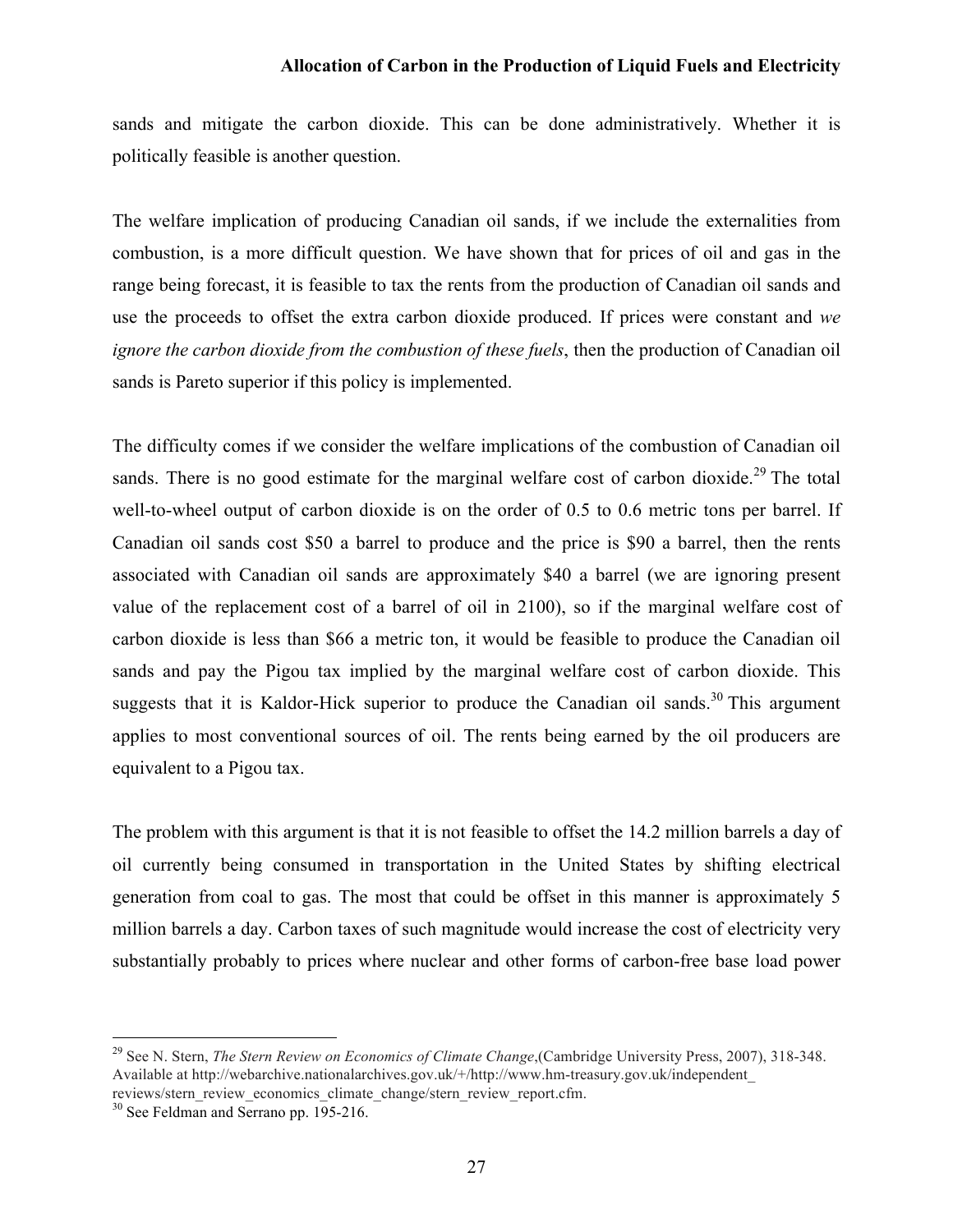become competitive. Then it might be possible to eliminate coal generation without relying entirely upon gas.

#### **VIII. Conclusions**

Recent discoveries of natural gas in the United States and developments in technology for the exploitation of Canadian oil sands dramatically changed the liquid fuels market in North America and in the world. The amount of natural gas that can be economically recovered in the United States is on the order of 2,100 trillion cubic feet, or enough to supply the United States for about 90 years at current consumption rates. Canadian oil sands reserves are estimated to be about 170 billion barrels of oil. This is second only to Saudi Arabia and is enough to supply 5 million barrels a day for more than 90 years. At the present time, total U.S. production is 5.5 million barrels a day, and of that figure 1.7 million barrels a day are from Gulf of Mexico offshore production.<sup>31</sup> Bringing this Canadian oil to market would have a much larger impact on the supply of oil than all the drilling being advocated at the present time.

There is opposition to the exploitation of both gas and oil sands resources for environmental reasons. In the case of gas, the environmental objections to fracking are local, with the principal concern possible pollution of groundwater, and possible earthquakes (the latter is likely to be a minor issue). The reasons for opposition to further development of the Canadian oil sands are both local and global. The local issues involve construction and destruction in the Canadian wilderness and other environmental issues particular to Canada. There is also opposition the environmental impact of the Keystone pipeline. We have nothing to contribute to the discussion of these local issues. We address here only the global issue of the additional carbon dioxide associated with Canadian oil sand production.

Our calculations demonstrate that the replacement of coal electricity generation with gas would do much to reduce carbon dioxide emissions. Specifically, it is technically and economically feasible to offset the additional carbon dioxide resulting from oil sands production by

<sup>&</sup>lt;sup>31</sup> U.S. Energy Information Administration, "U.S. Petroleum and Other Liquid Fuels Facts 2010," http://205.254.135.7/special/gulf\_of\_mexico/data.cfm - petroleum\_fuel\_facts.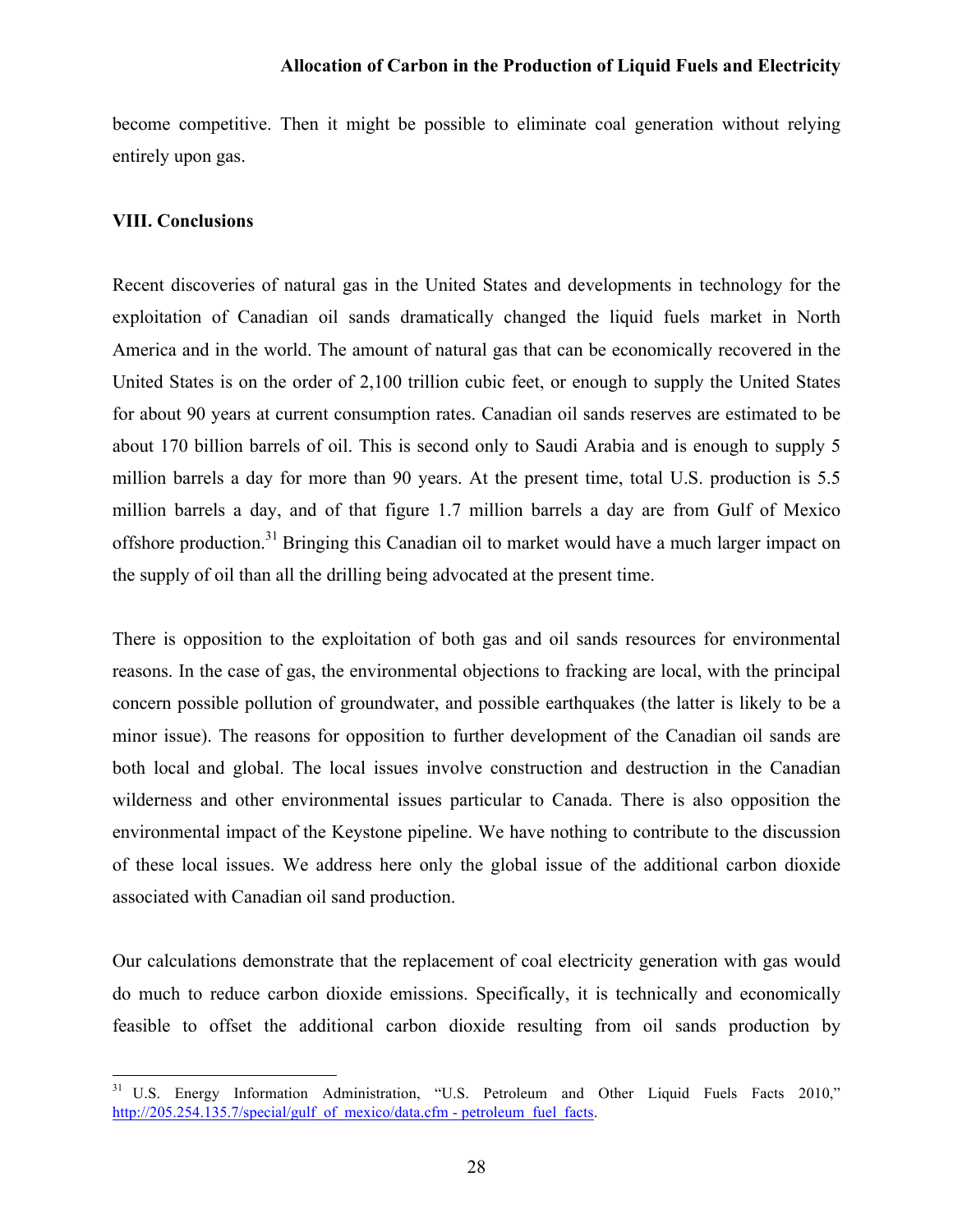reallocating the generation of electricity from coal to gas. The required reduction in coal generation capacity to offset the carbon dioxide emissions from producing 5 million barrels a day of Canadian oil sands is slightly over 19 percent of the present coal electricity generation capacity of the United States. An upper bound to the additional cost of mitigating this carbon dioxide by shifting electricity generation from coal to gas is less than \$11 a barrel. Since the cost of producing Canadian oil sands is between \$40 to \$50 a barrel, it is economical to produce this oil in the carbon dioxide-neutral manner for less than \$60 a barrel.

The least expensive way to reduce U.S. carbon dioxide emissions is to shift from coal to gas in electricity generation. The present glut in the gas market is a golden opportunity to push this change by adding a limit in terms of mton carbon dioxide per MWh through adding carbon dioxide to the pollutant list for electricity generation plants, and gradually tightening it.

The Energy Information Administration projects that liquid fuel will be produced from coal in the United States around 2020. This makes real our serious concern that the development of Fischer-Tropsch fuels from coal will take place. Our calculations suggest that Fischer-Tropsch fuels from coal can be produced for around \$60 a barrel in the United States. Unfortunately, the production of such fuels results in about 0.9 metric tons of carbon dioxide per barrel. We are concerned that if these early plants demonstrate that production of such fuels is very profitable, there will be a large increase in Fischer-Tropsch plants if there are no restrictions on carbon dioxide. At coal Fischer-Tropsch fuel production levels of several million barrels per day, we calculate that the scheme that we are proposing will not be able to offset the resulting carbon dioxide. Coal-to-liquids represents a major source of emissions and needs to be discouraged.

The market for petroleum is global. Canada will produce oil from the sands regardless of any U.S. policies. It is less expensive for Canada to use U.S. Gulf ports to market their oil. This oil will create jobs in the U.S. petrochemical industry and would be a secure source of oil for the United States were world oil markets to be disrupted. It is feasible to mitigate the carbon dioxide externality from the oil sands, and the Keystone project can increase U.S. energy security without increasing the net emissions of carbon dioxide. Such an arrangement has net benefits to both parties. Finally, Canada is the United States' largest trading partner. Income to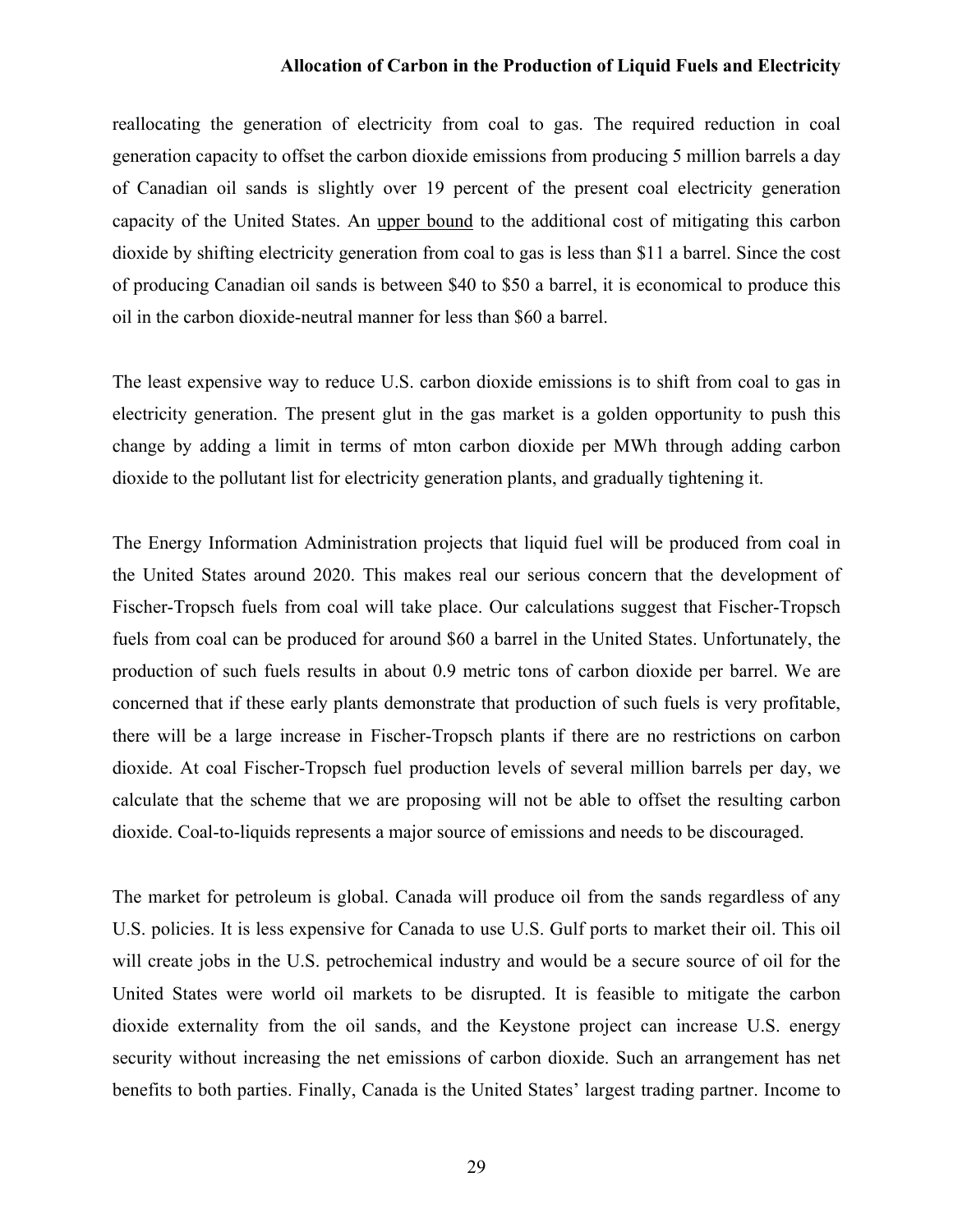Canada from whatever source is going to result in higher exports from the United States to Canada—so no matter how the oil is marketed, exploiting the Canadian oil sands is good for the U.S. balance of payments.

In summary, we believe concern about additional carbon dioxide emissions from Canadian oil sands production is misplaced. The strategic advantage of access to this resource far outweighs the extra carbon dioxide from its production, as this carbon dioxide can be more economically offset elsewhere in the economy. Effective government policy could encourage the development of the Canadian oil sands and the mitigation of the carbon dioxide emissions. Development of these resources would be a substantial step toward energy independence.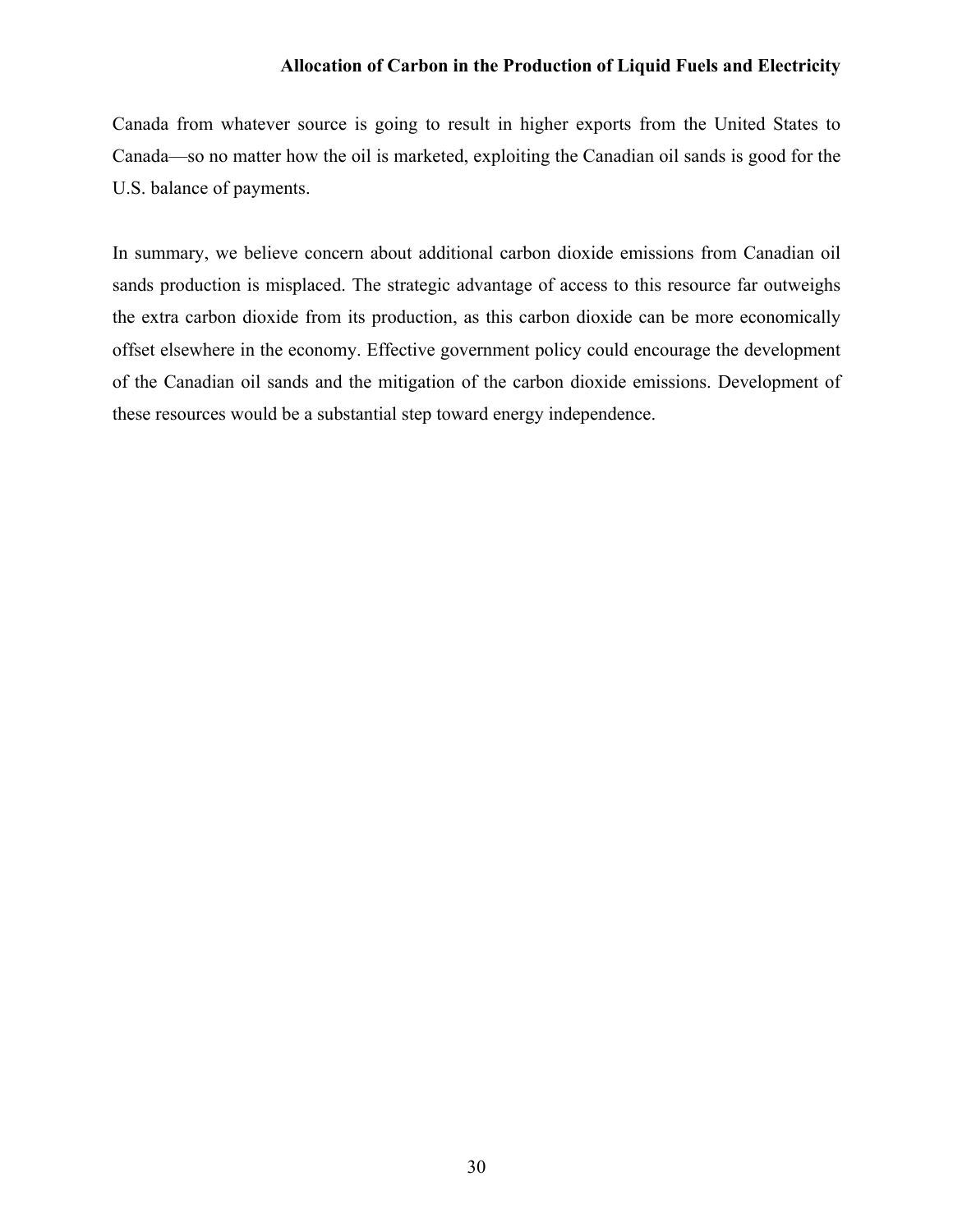#### **References**

- Bartis, James T., Frank Camm, and David S. Ortiz. 2008. *Producing Liquid Fuels from Coal*. RAND Corporation.
- Brito, Dagobert L. and Robert F. Curl. 2011."Economics of Pricing the Cost of Carbon Dioxide Restrictions in the Production of Electricity." *The Energy Journal* 32, no. 4.
- California Governor Executive Order S-01-07. Issued January 18, 2007. Available at http://www.arb.ca.gov/fuels/lcfs/eos0107.pdf.
- Du, Yanbo and John E. Parsons. 2009. *Update of Cost of Nuclear Power*. Center for Energy and Environmental Policy Research, Massachusetts Institute of Technology, May. Available at http://web.mit.edu/mitei/docs/spotlights/nuclear-fuel-cycle-du.pdf
- Deutch, John et al. 2003. *The Future of Nuclear Power: An Interdisciplinary MIT Study.*  Massachusetts Institute of Technology.
- Deutch, John et al. 2009. *2009 Update of the 2003 MIT Report: The Future of Nuclear Power*. Massachusetts Institute of Technology.

Available at http://web.mit.edu/nuclearpower/pdf/nuclearpower-update2009.pdf.

- Gerdes, Kristin J. and Timothy J. Skone. 2009. *Consideration of Crude Oil Source in Evaluating Transportation Fuel GHG Emissions*. National Energy Technology Laboratory. DOE/NETL- 2009/1360, March 20.
- Howarth, Robert W., Renee Santaro, and Anthony Ingraffa. 2011. *Climate Chang*e 106: 679.
- Levi, Michael. 2009. *The Canadian Oil Sands, Energy Security vs. Climate Change*. Council on Foreign Relations Press, Council Special Report No. 47, May.
- Moniz, Ernest J. 2011. *The Future of Natural Gas: An Interdisciplinary MIT Study*, June. Massachusetts Institute of Technology Energy Initiative. Available at http://web.mit.edu/mitei/research/studies/natural-gas-2011.shtml.
- *New York Times*. 2011. "Tar Sands and the Carbon Numbers." Editorial, August 22.
- Nocera, Joe. 2012. "Poisoned Politics of Keystone XL." *New York Times*, February 6.
- Nocera, Joe. 2012. "The Politics of Keystone, Take 2." *New York Times*, February 10.
- *Reuters*. 2011. "China Shenhua coal-to-liquids project profitable—exec," September 7. Available at http://www.reuters.com/article/2011/09/08/shenhua-oil-coal-idUSL3E7K732020110908.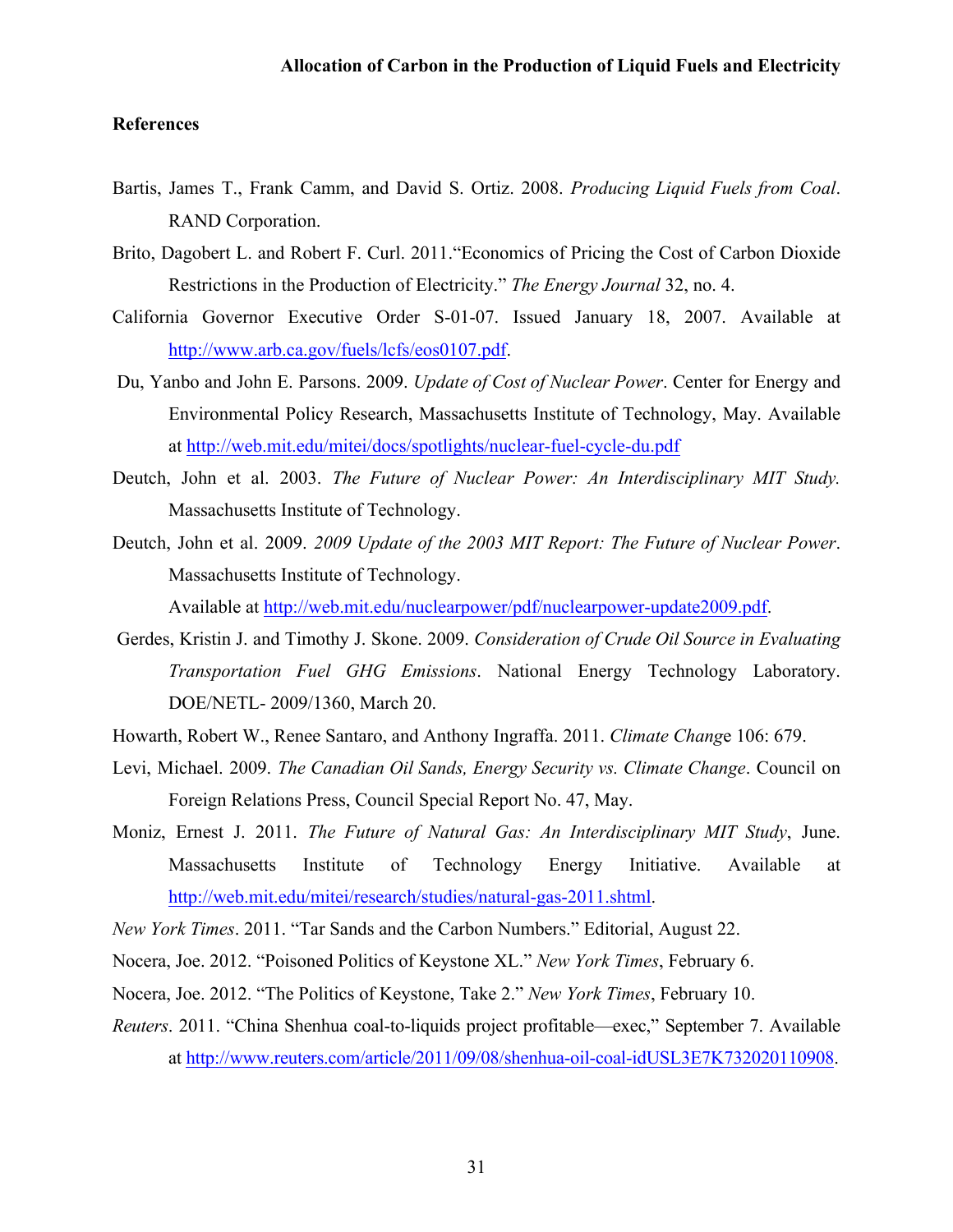- Shindell, Drew T., G. Faluvegi, D.M. Koch, G.A. Schmidt, N. Unger, S.E. Bauer. 2009. *Science* 326: 716 .
- U.S. Energy Independence and Security Act of 2007. Public Law 110-140, 42 U.S.C. 17142. Section 526, Procurement and Acquisition of Alternative Fuels.
- U.S. Energy Information Administration. International Energy Statistics. "Total Carbon Dioxide Emissions from the Consumption of Energy." Available at http://tonto.eia.doe.gov/cfapps/ipdbproject/IEDIndex3.cfm?tid=90&pid=44&aid=8.
- U.S. Energy Information Administration. *Annual Energy Outlook 2011*. Available at http://www.eia.gov/oiaf/aeo/demand.html.
- U.S. Energy Information Administration. *Annual Energy Outlook 2012 Early Release*. Available at http://www.eia.gov/forecasts/aeo/er/.
- U.S. Energy Information Administration. "2010: EIA-923 January-December Final, Nonutility Energy Balance and Annual Environmental Information Data." Available at http://www.eia.gov/cneaf/electricity/page/eia906\_920.html.
- Werdigier, Julia. 2011. "Royal Dutch Shell Profit Nearly Doubles." *New York Times,* July 28. Available at http://www.nytimes.com/2011/07/29/business/global/royal-dutch-shell-profitnearly-doubles.html?scp=1&sq=Pearl%20%22natural%20gas%22%20Shell&st=cse.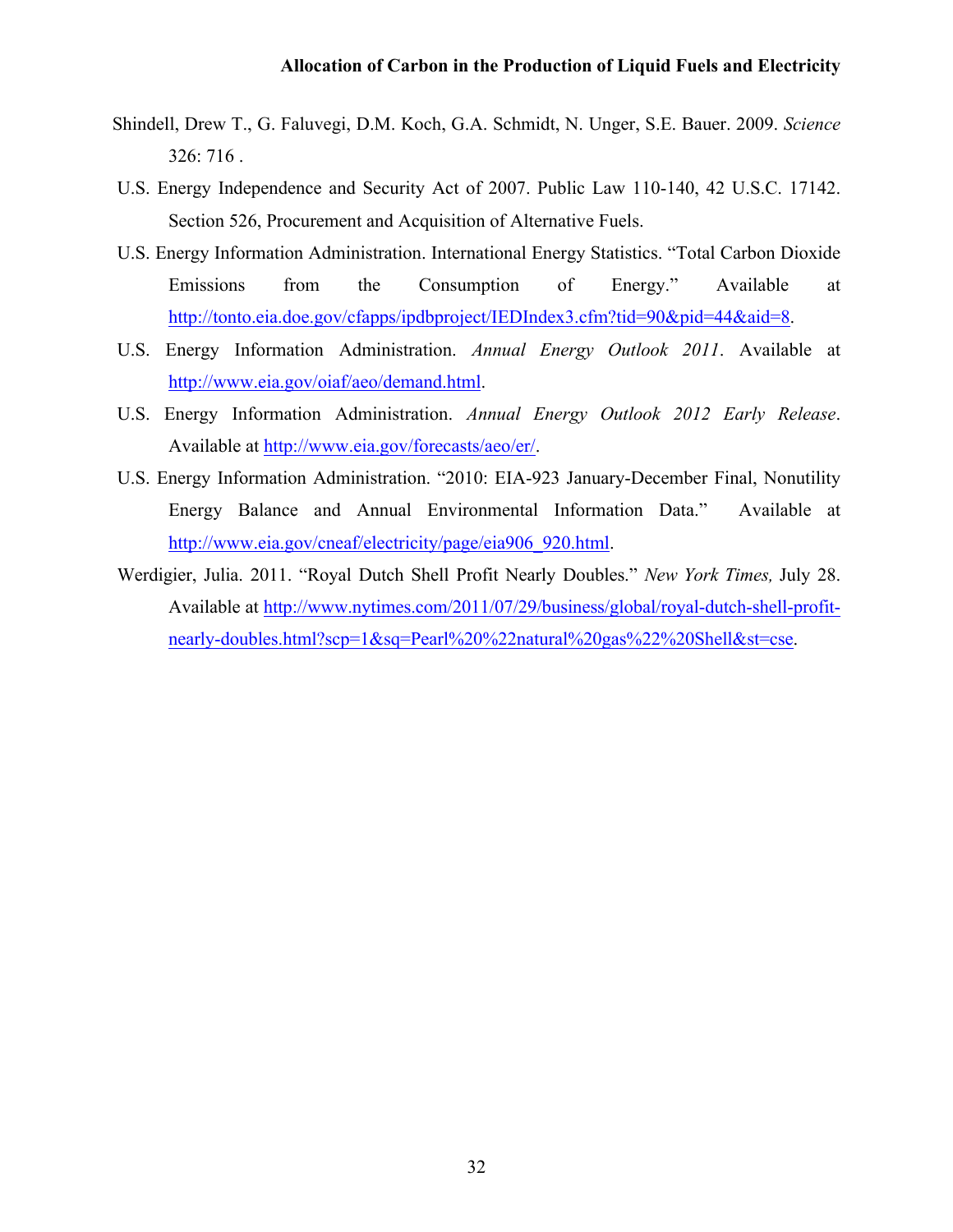#### **Appendix**

#### **A.1 The Production of Carbon Dioxide in the Fischer-Tropsch Synfuel Process**

In the Fischer-Tropsch process, a fuel is converted into a mixture of carbon monoxide and hydrogen, and then these two compounds are reacted with each other to produce a liquid hydrocarbon and water.

(A1) 
$$
nCO + (2n+1)H_2 \rightarrow C_nH_{2n+2} + nH_2O
$$

This reaction is the actual Fischer-Tropsch reaction, and it does not produce carbon dioxide. All carbon dioxide production in the Fischer-Tropsch process takes place in the initial step that produces the mixture of carbon dioxide and hydrogen. The production of synthetic fuel from natural gas creates far less carbon dioxide than the corresponding coal process, as the basic chemical reaction to produce carbon dioxide and hydrogen is $^{32}$ 

$$
(A2) \quad CH_4 + H_2O \rightarrow CO + 3H_2
$$

However, the gas system does produce some carbon dioxide because in order to drive this reaction, the temperature has to be raised to about  $700^{\circ}$ C. We calculate that this heating requires the burning of about 40 percent of the gas converted, or close to 30 percent of all the gas used. It takes about 11,000 cubic feet of gas to produce one barrel of Fischer-Tropsch fuels. The 3,000 cubic feet of gas that is burned to provide heat results in 0.17 metric tons of carbon dioxide. The Fischer-Tropsch products are not raw petroleum. More than half is diesel fuel ready for use and the rest is naptha, which can be converted into gasoline. Thus the carbon dioxide output in the production of equivalent amounts of liquid fuel from gas is somewhat, but not a whole lot, less than that of Canadian tar sands to the pump.

 $32$  We note that this reaction actually has an excess of H<sub>2</sub> of that needed for (A1).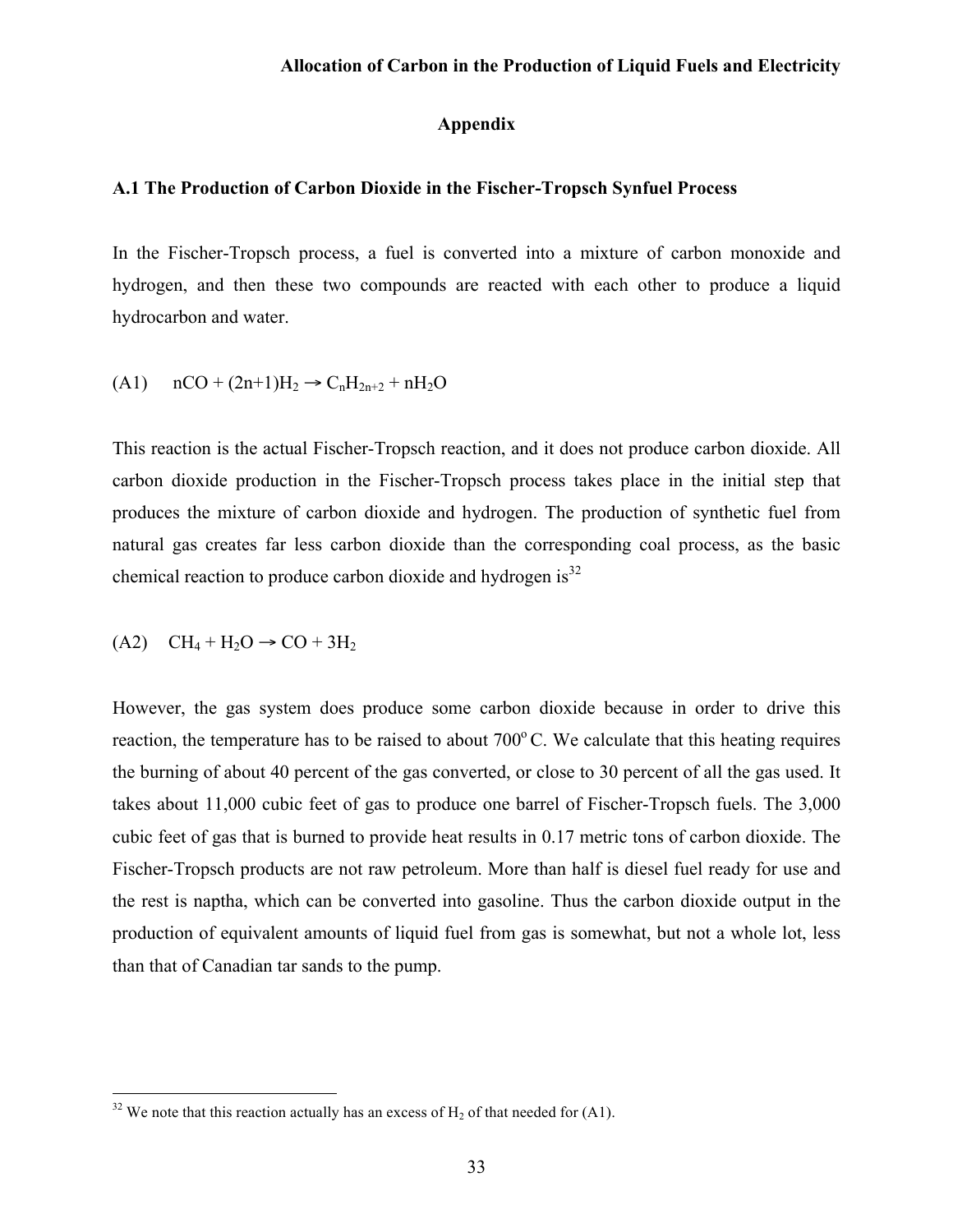With coal, the overall reaction to produce a similar<sup>33</sup> Fischer-Tropsch input stream is

$$
(A3) \quad 2C + 3H_2O \rightarrow CO + 3H_2 + CO_2
$$

In the coal system, this overall reaction must be divided into two steps

- $(A4)$  2C + 2H<sub>2</sub>O → 2CO + 2H<sub>2</sub>
- $(A5)$   $CO + H<sub>2</sub>O \rightarrow H<sub>2</sub> + CO<sub>2</sub>$

where the first reaction requires about  $900^{\circ}$  C, requiring even more fuel and thus more production of carbon dioxide. When based upon coal, the Fischer-Tropsch process produces about 0.85 metric tons of carbon dioxide per barrel of fuel. This is a far larger carbon dioxide byproduct than that of Canadian oil sands to the pump.

#### **A.2 Coal Fischer-Tropsch**

We calculate the cost of producing a barrel of synfuel by the Fischer-Tropsch process using the data in the RAND report<sup>34</sup> in Chapter 3 and Appendices A and B. The plant produces  $32.500$ barrels of diesel-equivalent barrels a day. Plant life is 30 years. This output is composed of 24,359 barrels of diesel (crude oil equivalent factor of 1.3) and 11,398 barrels of naphtha (crude oil equivalent factor of .92).<sup>35</sup>

The capital cost is  $c_0$  (at 90 percent utilization rate) and is a function of the discount rate. The capital cost is based on the RAND estimate of 100,000 to 125,000 dollars a barrel of daily production capacity for January 2007 dollars, which we have adjusted to 2010 dollars.<sup>36</sup>

 $33$  (A3) is stated in this way to match (A2); the extent of (A5) can be adjusted to produce the exact combination of CO and H2 needed for (A1). <sup>34</sup> James T. Bartis, Frank Camm, and David S. Ortiz, *Producing Liquid Fuels from Coal*, RAND Corporation, 2008.

 $\frac{24,359 + 0.92 \times 11,398}{1.3} = 32,500$ 

<sup>&</sup>lt;sup>36</sup> Bartis et al., *Producing Liquid Fuels*, page 43 and http://www.bls.gov/data/inflation\_calculator.htm.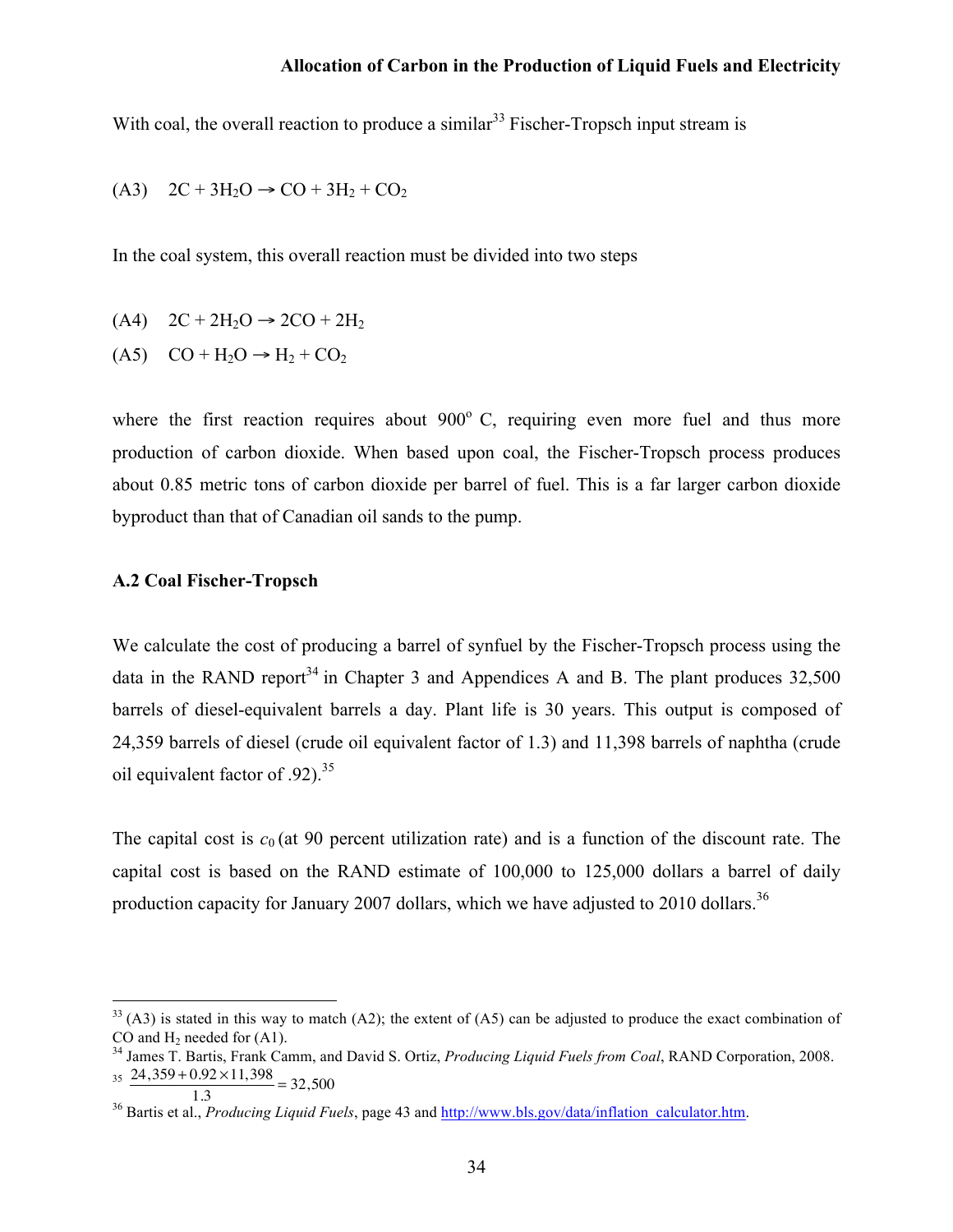The fuel cost is  $c_1 = 21.59$  dollars per barrel. The 2020 price forecast from EIA 2012, Table A15, is 39.26 dollars per ton for coal to liquid plants and about .55 tons of coal is required per barrel of fuel.

Non-fuel cost is  $c_2 = 2.70$  dollars per barrel.

Annual fixed operating cost per barrel fuel  $c_3 = 7.00$  dollars per barrel <sup>37</sup>

The fuel mix to crude barrel equivalent factor  $\beta_{\scriptscriptstyle i}$ *i*=1  $\sum^{N}$ is 1.18

The carbon dioxide intensity in production is  $0.829$  to  $.922$  metric tons per barrel.<sup>38</sup>

The breakeven price without any carbon dioxide cost is

$$
p_0 = \frac{c_0 + c_1 + c_2 + c_3}{\sum_{i=1}^{N} \beta_i} = \frac{c_0 + 21.59 + 2.70 + 7.00}{1.18}
$$

**Cost per Barrel (crude oil equivalent) as a Function of Discount Rate for Coal Fischer-Tropsch**

| <b>Discount</b><br>Rate | Capital<br>Cost  | Capital<br>Cost          | <b>Total Cost</b><br>\$/barrel | <b>Total Cost</b><br>\$/barrel |
|-------------------------|------------------|--------------------------|--------------------------------|--------------------------------|
|                         | \$/barrel<br>Low | \$/barrel<br><b>High</b> | Low                            | <b>High</b>                    |
| 8                       | 28.1             | 35.2                     | 50.4                           | 56.3                           |
| 9                       | 30.9             | 38.6                     | 52.7                           | 59.2                           |
| 10                      | 33.7             | 42.1                     | 55.1                           | 62.2                           |
| 11                      | 36.5             | 45.7                     | 57.5                           | 65.2                           |
| 12                      | 39.5             | 49.3                     | 60.0                           | 68.3                           |

 <sup>37</sup> Bartis et al., *Producing Liquid Fuels*, page 43.

<sup>38</sup> Calculated from Tables B.1 (page 125) and B.2 (page 127) of Bartis et al., *Producing Liquid Fuels*, assuming output is ULSD 2008; and Appendix G, Annual Energy Outlook 2011 with Projections to 2031, http://www.anga.us/media/210391/annual energy outlook 2011.pdf.